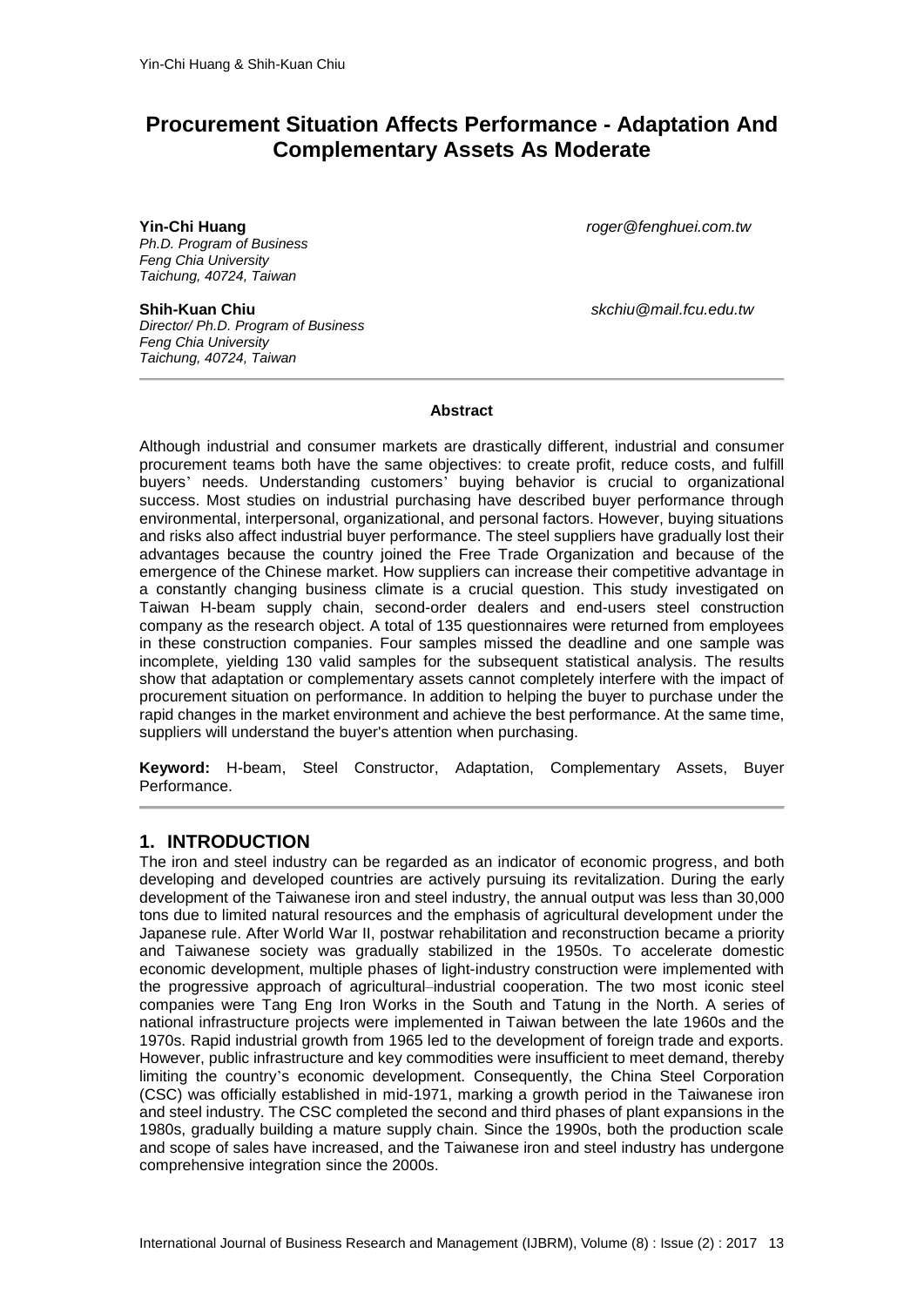The relationship between upstream and downstream products is crucial during the development of iron and steel industry. In addition to comprehensive support from the mining, mechanical, electrical, civil, refractory, transport, and information industries, cooperation and support from downstream companies are also required if all functions of the iron and steel industry are to be maximized. Therefore, the overall supply chain has places its emphasis on downstream products. Specifically, Taiwanese steelmakers have extended their strategic cooperation with large domestic processing plants to formulate integrated marketing plans; division of labor, however, is still employed in terms of manufacturing. Under this model, Company A may order from Company B, or vice versa, and the two companies specify material and manufacturing issues in their contract. This concept of strategic alliance from the perspective of supply chain management provides a complete solution to end users in various industries (e.g., automobiles, machinery, and construction) and increases profitability.

In reality, the boundary between competition and cooperation is vague, resulting in mutual cooperation and competition between upstream and downstream firms that facilitate achieving vertical and horizontal alliances and the full utilization of resources. This enables an optimal situation that benefits all stakeholders. Alliances not only save time and money, they also enhance the competitiveness of the companies involved. In addition, they deliver high-quality end products to the consumer market.

### **1.1 Motives and Purposes**

The main products of the iron and steel industry can be roughly divided into crude steel, cold and hot rolling steel, coated steel, structural steel, rods and wires, and special steel. Steel has increasingly replaced lumber as the preferred structural material in Taiwan since the 1980s, and the substantial demand for H-beams has mostly been for use in construction and public projects. This study focuses on the procurement of H-beams in Taiwan. Prior to 1993, H-beam supply was entirely dependent on imports countries such as the Soviet Union, Spain, the United Kingdom, and Japan. The first H-beam manufacturer in Taiwan began production in July 1994, whereas the second firm commenced production in 1998. Annual H-beam imports decreased from 586,429 tons to 189,443 tons between 1994 and 1998. In 1999, this had further decreased to 49,454 tons (Table 1). Consequently, domestic steel producers enjoyed market advantages for 14 years between 1999 and 2012.

|         | <b>H</b> steel import statistics |
|---------|----------------------------------|
| Year    | <b>Tonnes</b>                    |
| 1995    | 586,429                          |
| 1996    | 333,765                          |
| 1997    | 322,896                          |
| 1998    | 189,443                          |
| 1999    | 49,454                           |
| 2000    | 24,004                           |
| 2001    | 28,726                           |
| 2002    | 15,935                           |
| 2003    | 7,441                            |
| 2004    | 40,342                           |
| 2005    | 21,626                           |
| 2006    | 29,976                           |
| 2007    | 23,920                           |
| 2008    | 19,596                           |
| 2009    | 24,679                           |
| 2010    | 20,270                           |
| 2011    | 35,492                           |
| 2012    | 60,118                           |
| 2013    | 99,816                           |
| 2014    | 132,179                          |
| 2015-10 | 108,429                          |

| <b>TABLE 1:</b> H-beam imports (1994-2015). |  |  |  |  |  |
|---------------------------------------------|--|--|--|--|--|
|---------------------------------------------|--|--|--|--|--|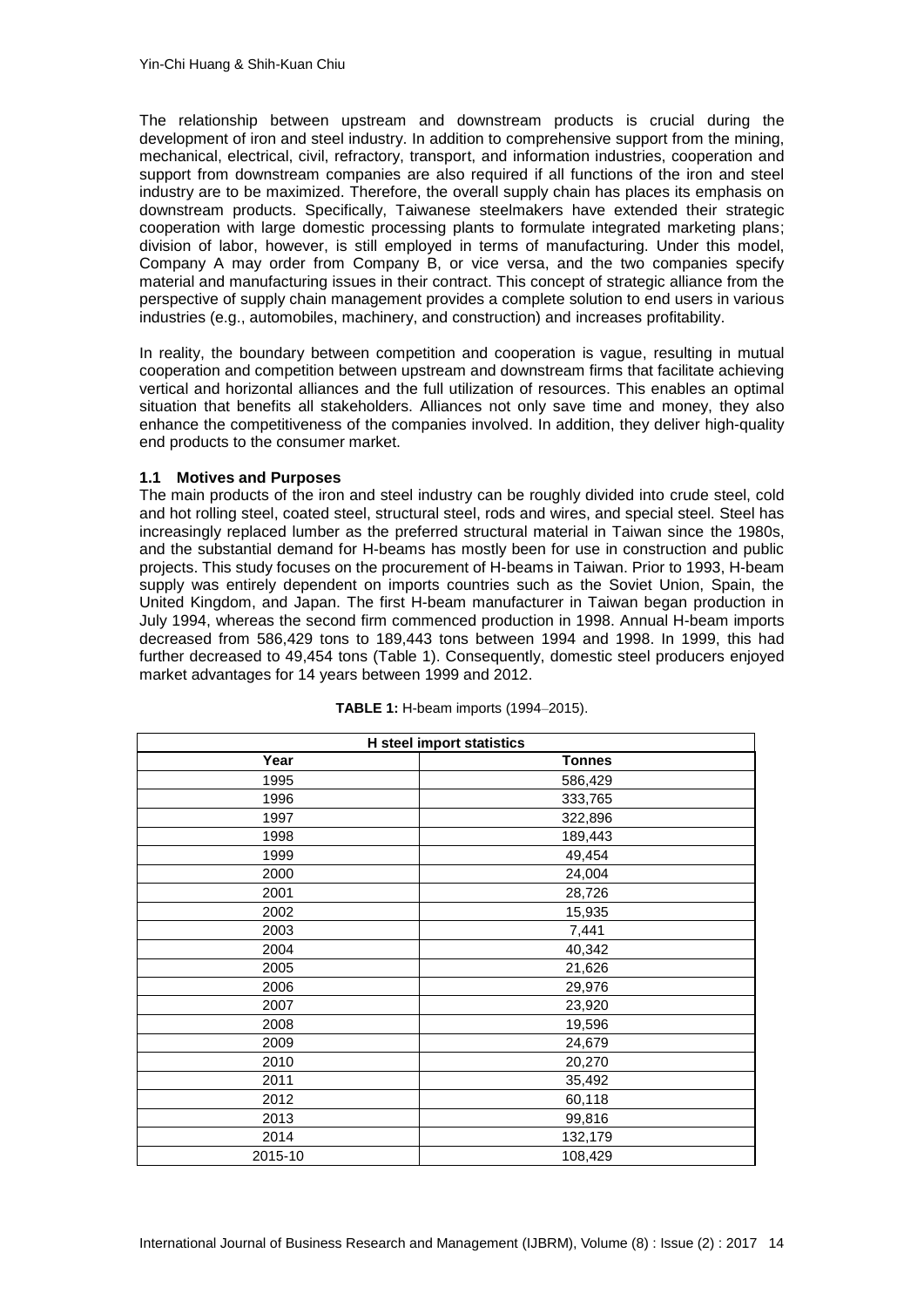After Taiwan became a member of the World Trade Organization (WTO), the Taiwanese iron and steel industry experienced a devastating shock because the country agreed to participation in the Uruguay Round zero-for-zero sectoral initiatives, which came into effect on January 1, 2004 and eliminated tariffs on medicine, paper, steel, construction equipment, agricultural equipment, medical equipment, furniture, and toys. Fortunately, the global economic boom between 2003 and 2008 alleviated the threat posed by cheaper imported products. The yearly change in world gross domestic product increased from 2.96% in 2002 to 4.055% in 2003, further increasing to 5.702% in 2007 (Table 2).

| YEAR                           | 2001  | 2002 | 2003 | 2004  | 2005  | 2006  | 2007  | 2008  | 2009  |
|--------------------------------|-------|------|------|-------|-------|-------|-------|-------|-------|
| World Gross domestic product,  |       | 2.96 | .055 | 5.185 | 4.872 | 544.ز | 5.702 | 3.064 | 0.028 |
| constant prices Percent change | سلمان |      |      |       |       |       |       |       |       |

**TABLE 2:** World gross domestic product (2001–2009).

|  |  | Source: International Monetary Fund, World Economic Outlook Database, October 2015. |
|--|--|-------------------------------------------------------------------------------------|
|--|--|-------------------------------------------------------------------------------------|

During those years, the Taiwanese iron and steel industry witnessed unprecedented prosperity, with sellers enjoying almost absolute advantage over buyers. However, sales and revenues have plunged considerably since late 2010; sellers' power has gradually vanished and negotiation is now required between buyers and sellers. H-beam supply exceeded demand in 2010, and the annual difference has gradually widened since (152,716 tons in 2014). While major steel mills worldwide actively consolidated or formed strategic alliances, the Taiwanese iron and steel market experienced rapid changes due to their WTO membership and the emergence of the Chinese market. The gap between H-beam supply and demand widened in Taiwan during the 2013 economic downturn, and buyers' advantages overrode those of sellers (Table 3).

| Year | Domestic<br>demand | Export | Import | Production | Gap      |
|------|--------------------|--------|--------|------------|----------|
| 2006 | 1184700            | 268652 | 29976  | 1393560    | $-29816$ |
| 2007 | 851154             | 629815 | 23920  | 1371060    | -85989   |
| 2008 | 797469             | 425418 | 19596  | 1178097    | $-25194$ |
| 2009 | 562833             | 173510 | 24679  | 691460     | $-20204$ |
| 2010 | 826080             | 207206 | 20270  | 1014162    | 1146     |
| 2011 | 850500             | 175797 | 35492  | 1014291    | 23486    |
| 2012 | 845957             | 157435 | 60118  | 969404     | 26130    |
| 2013 | 801692             | 157147 | 99816  | 936439     | 77416    |
| 2014 | 769074             | 246015 | 132179 | 1035626    | 152716   |
|      |                    |        |        |            |          |

**TABLE 3:** Annual H-beam supply–demand gap (2006–2014).

\*Gap = Production + Import − Domestic demand − Export \*\*Source: Taiwan Steel and Iron Industries Association

H-beams have unique distribution channels in Taiwan. Manufacturers can effectively save on logistic costs through intermediaries who offer professionalism and convenience. Some manufacturers may not rely on intermediaries, but cannot omit the functions of intermediaries [\(Morris, 1988\)](#page-16-0). Norich (1991) reported that distributors have attained a steady increase in the number of end users since the 1990s. Therefore, distributors have gradually taken over as the leaders of the supply chain because they possess strong marketing networks and are capable of grasping the latest market trend. H-beam supply has greatly exceeded demand since the beginning of 2009, and buyers and sellers have begun bargaining. Because suppliers no longer have the most power, the H-beam market has shifted from that of seller's to that of buyer's since 2013.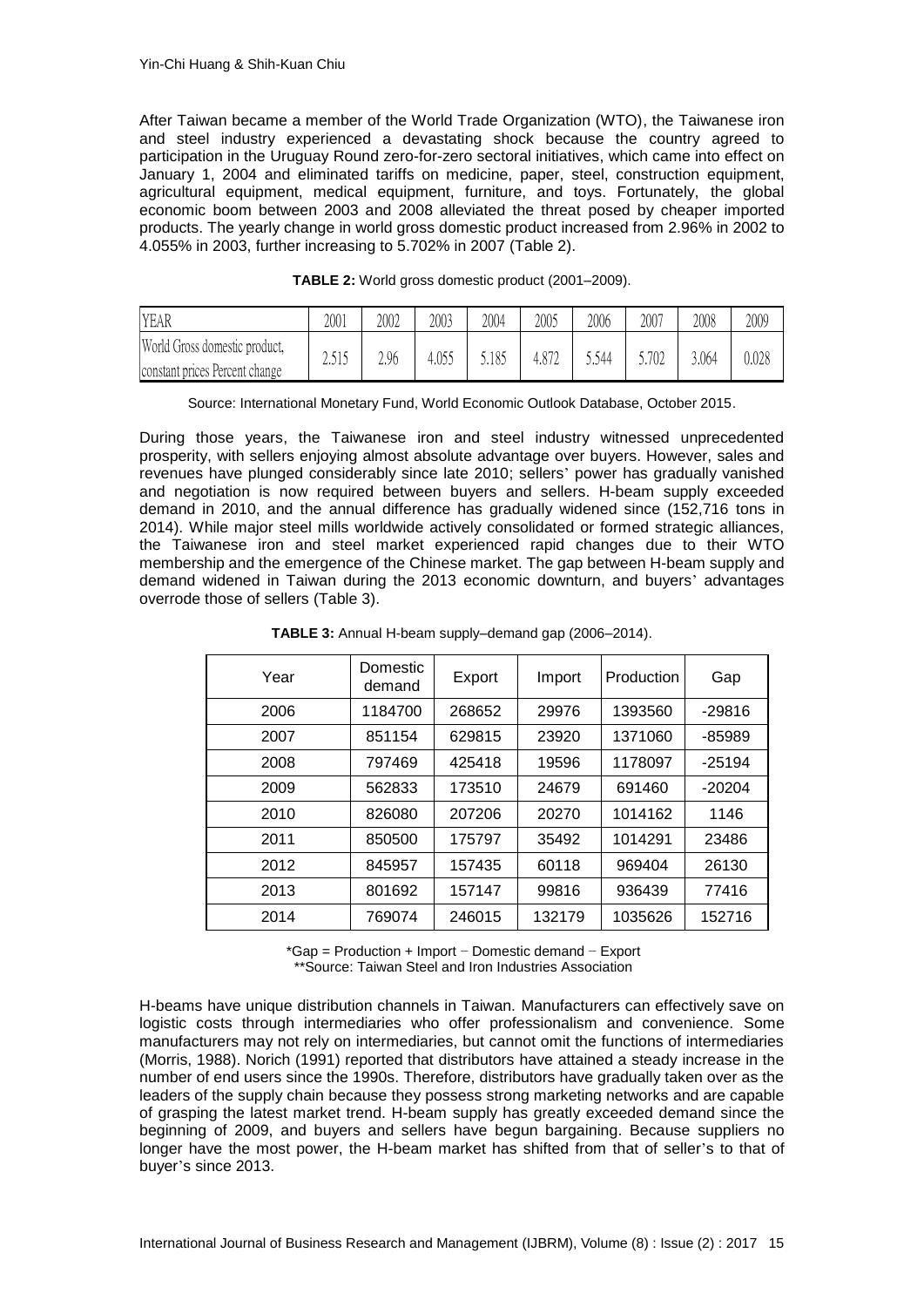The cost of steel accounts for the highest proportion of the total procurement cost expended by steel constructors and critically affects business performance. In a competitive business climate, whether price is the only factor in procurement decisions is up for debate. Steel is generally procured in large quantities and involves higher transaction amounts and costs than do general consumer market transactions. Expenditure on goods and services is regarded as an investment that is expected to generate profits upon the completion of projects. This study investigates whether buyer's adaptation moderates the effect of procurement situation on supplier satisfaction and organizational performance. The results can serve as a reference for suppliers' policymaking and business strategies.

## **2.THE LITERATURE REVIEW AND HYPOTHESIS**

The iron and steel market is considerably different from the consumer product market [\(P. K.](#page-15-0)  [Kotler, K.L, 2006\)](#page-15-0). Although the industrial product market has unique characteristics, the purposes of goods and services procurement are universal and are to generate profits, reduce costs, and meet organizational needs. During the marketing process, companies must understand why clients want to purchase certain products, or meeting customer needs and desires becomes difficult. Understanding consumers' buying behavior is critical to success in a business-to-business (B2B) market [\(Bunn, 1993\)](#page-14-0). Although industrial market research has compiled abundant data on organizational procurement, few analyses of the existing data have resulted in helpful managerial implications. Therefore, additional data collection is required for a realistic conceptualization and understanding of the industrial procurement process [\(Sheth, October 1973\)](#page-16-1). Most research outcomes in consumer behavioral theory studies have little relevance to industrial marketing (Wind, [April,1972\)](#page-17-0). The procurement process in an industrial organization involves complex interpersonal or interdepartmental interactions in addition to personal and organizational goals. Unlike consumer purchases in which only personal needs must be met, industrial buyers must follow the procurement policy set by their organization; hence, industrial procurement must be studied separately from consumer buying behavior.

The concepts of procurement centers, the procurement decision process, and buying situations were first proposed in the mid-1960s, and industrial buying behavior has attracted attention ever since [\(L. C. Leonidou, 2004\)](#page-15-1). The following works respectively investigated the three aforementioned concepts: Industrial Buying and Creative Marketing (Robinson, Faris, & Wind, 1967); A General Model for Understanding Organizational Buying Behavior (Webster & Wind, 1972); and A Model of Industrial Buyer Behavior (Sheth, 1973). Studies in the 1990s proposed an integrated framework of organizational buying behavior that consolidated these three concepts and additionally introduced the concepts of decision rule, role stress, buyer–seller relationship, and communication network.

Numerous conceptual articles have been published as organizational buying behavior has gradually drawn increased attention [\(Sheth, 1976\)](#page-16-2). Furthermore, some studies have proposed conceptual models that are difficult to employ practically [\(Moriarty, 1980\)](#page-16-3). Most literature has described the effect of environmental, social, organizational, and personal variables on industrial buying behavior [\(Wind, April,1972\)](#page-17-0). The cited studies have contributed valuable information regarding procurement behavior. The concept of buying situation was introduced as a reaction to the realization that sellers can only achieve success in industrial markets if they understand their buyers' purchasing behavior [\(L. C. Leonidou, 2004\)](#page-15-1). Increased pressure from competition, rapid technological advancement, and the increasingly shortened lifecycle of products have suggested the advantages of increased interactions, cooperation, and long-term relationships between buyers and sellers [\(Metcalf, Fear, & Krishnan, 1992;](#page-16-4) [Sells,](#page-16-5)  [1936\)](#page-16-5).

In industrial markets, a relational perspective favors higher mutual benefits between sellers and buyers than a business perspective does [\(L. C. Leonidou, 2004;](#page-15-1) [Sells, 1936;](#page-16-5) [Sheth &](#page-16-6)  [Sharma, 1997\)](#page-16-6). Sellers can gain repurchase and new business opportunities from existing customers, reduce the possibility of customers' switching to other suppliers, obtain inspiration for innovative product designs, and gather valuable market information. By contrast, buyers can ensure they have sufficient raw materials to prevent the interruption of their production line, decrease production costs through sellers' expertise and resources, and pay more favorable sourcing prices [\(L. C. Leonidou, 2004\)](#page-15-1).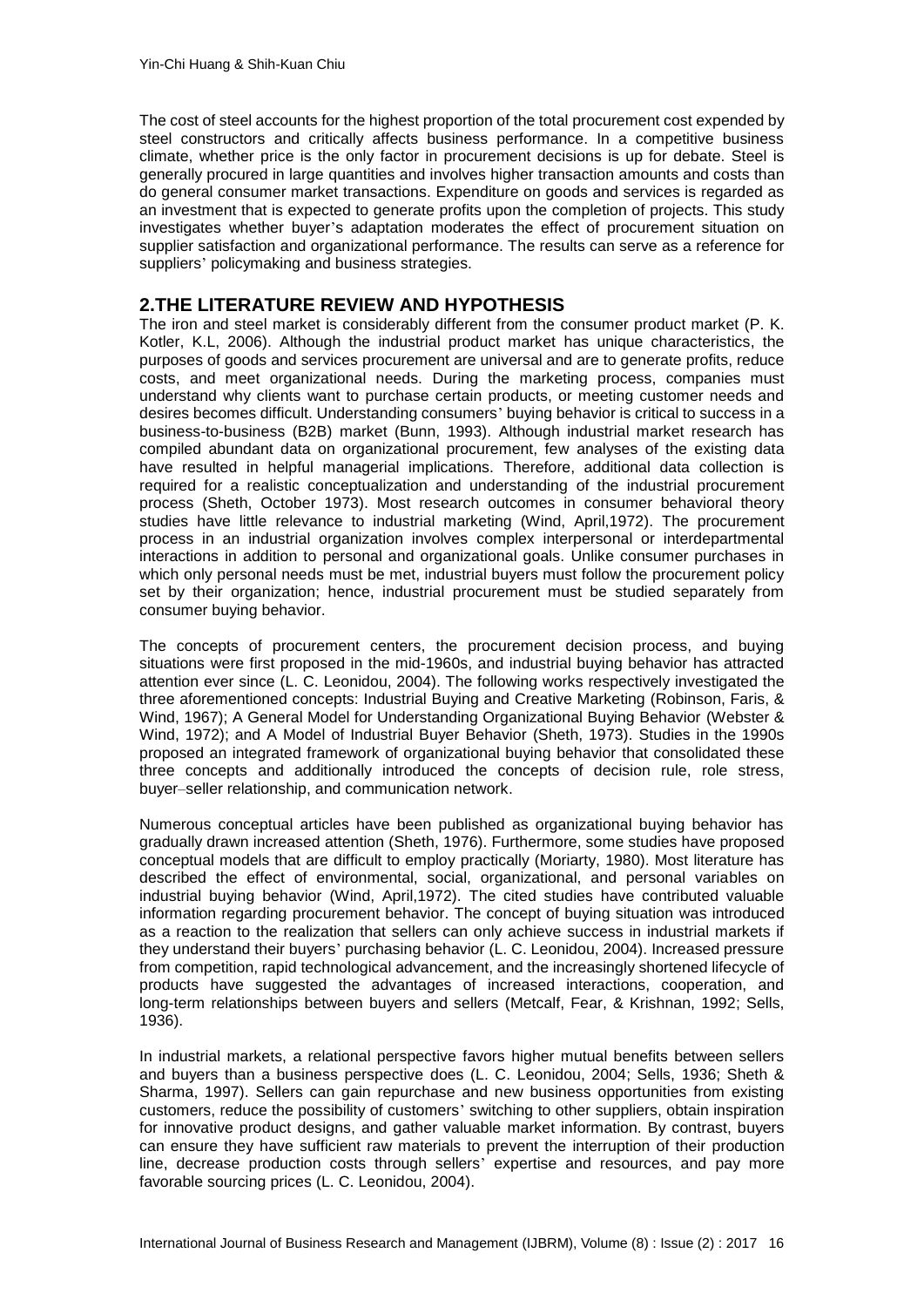When buyers' behavioral change is identified, suppliers can only remedy or reduce their loss. One of the most imperative elements of business thinking is to recognize and identify people's purchase decisions rather than merely offering products or services [\(Philp Kotler, 1973\)](#page-15-2). Understanding buyers' organizational or personal thinking processes substantially enhances suppliers' preparedness.

#### **2.1 Procurement Situation**

A situation pertains to an atmospheric effect that can be defined as a temporary set of individuals that are involved in a scenario or problem and must accomplish one or more alternative responses (judgment or inference) that are consistent with the general trend [\(Sells,](#page-16-5)  [1936\)](#page-16-5). The buyer–seller interaction in an emotional environment, known as the "atmosphere," is essential for the feasibility and success of a long-term relationship between two parties [\(L.](#page-15-1)  [C. Leonidou, 2004\)](#page-15-1). Companies must thoroughly investigate the reasons why and the circumstances in which buyers make purchases if they want to fulfill customers' needs. Suppliers must be concerned about buyers' and competitors' responses to every transaction on the market [\(Robinson, Faris, & Wind, 1967\)](#page-16-7). Industrial companies historically account for the largest volume of sales because they deliver multiple products or services to end users [\(P.](#page-15-3)  [Kotler & Armstrong, 2003;](#page-15-3) [Leonidou, 2005\)](#page-15-4). Both scholars and business executives agree that organizations employ different procurement decision processes that correspond to their various circumstances. The situational theory proposed by Robinson et al. (1967) is considered the most appropriate theoretical basis for general research on industrial procurement and is known as one of the most useful analytical instruments for studying organizational buying behavior in academia and related organizations [\(Moriarty, 1980\)](#page-16-3). Both Sheth and Garrett (1986) and Haas (1986) have argued that the study of Robinson et al. (1967) is the "masterpiece" in the industrial buying literature [\(Zinszer, 1997\)](#page-17-1).

The three buy classes proposed by Robinson et al. (1967) and their definitions are as follows:

- (a) New task: A problem or request that has not occurred before. A new task lacks related buying experiences or reference and is a critical message of buyer demand. Buyers seek solutions or alternative methods from suppliers. New tasks occur frequently and are critical to sales because they generally follow most of the conventional purchasing models and offer creative opportunities for sales development.
- (b) Modified rebuy: A modified rebuy may derive from a new task or a straight rebuy. Buyers may request ongoing or repeating orders to be expanded to a more profound level of operation. They may also request modification of known substitute products, request additional information before making buying decisions, or have emergency situations related to their orders. Because new tasks may internally affect potential cost reduction, quality improvement, or potential benefits, suppliers attempt to convert buyers' straight rebuys into modified rebuys.
- (c) Straight rebuy: A straight rebuy is a continual or frequent purchase request and such buying decisions are usually made by sourcing departments, which have a formal or informal list of acceptable suppliers, although suppliers not on the list may also be acceptable. Sourcing buyers must have abundant purchasing experience to request bulk orders on behalf of their company. Decisions on issues such as purchase items, costs, and delivery time may be delayed by interdepartmental transactions, and these changes do not affect buyers' consideration of new suppliers.

The Buygrid proposed by Robinson et al. (1967) suggested potential buyphases that can be encountered by various roles in the procurement team. The eight buyphases are (a) anticipation or recognition of a problem (need) and a general solution, (b) determination of characteristics and quantity of needed item, (c) description of characteristics and quantity of needed item, (d) search for and qualification of potential sources, (e) acquisition and analysis of proposals, (f) evaluation of proposals and selection of suppliers, (g) selection of an order outline, and (h) performance feedback and evaluation (Table 4).

The literature review presented herein demonstrates buyers' explicit demands. However, suppliers are more interested in understanding buyers' implicit demands. The procurement process involving buyers and sellers can no longer be regarded as merely an isolated decision-making process and a short-term transaction; the interactivity between buyers and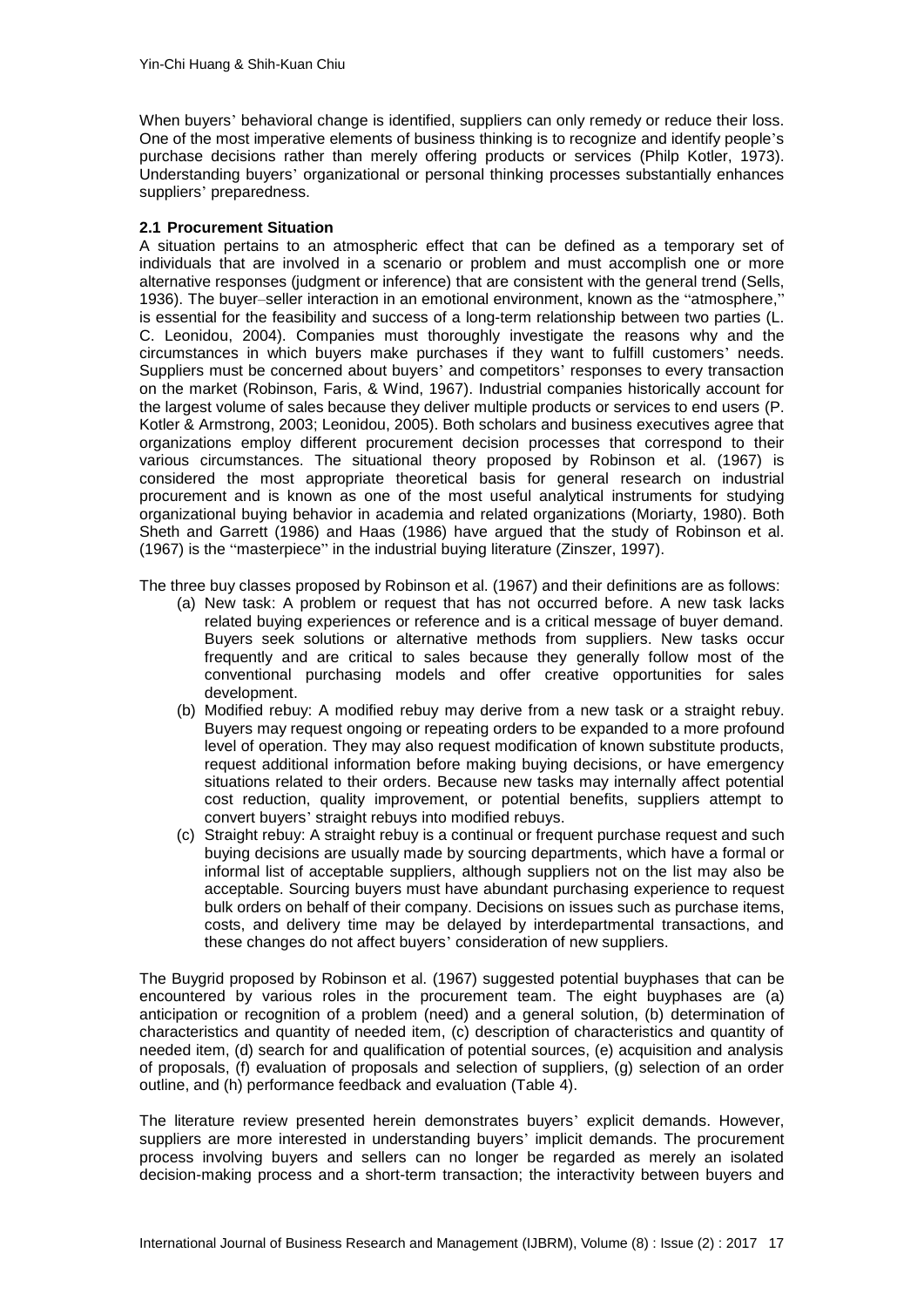sellers should be emphasized [\(Chnningham, 1980;](#page-14-1) [Håkansson, 1982;](#page-15-5) [Leonidas C. Leonidou,](#page-15-6)  [2004\)](#page-15-6). This interactivity includes complex patterns of the exchange of goods, services, information, and values and rigorous coordination of these activities and resources among the parties involved. Corey (1978); Hill, Alexander, and Cross (1975); and Lehmann and O'Shaughnessy (1974) all addressed more potential procurement scenarios than did Robinson et al. (1967) in their Buygrid model [\(Bunn, 1993\)](#page-14-0). Recent empirical studies on procurement situations can be classified into various categories, including attempts to verify

| <b>The Original Buygrid Model</b><br>The Buygrid Framework                                               |            |          |                 |  |  |  |  |  |
|----------------------------------------------------------------------------------------------------------|------------|----------|-----------------|--|--|--|--|--|
|                                                                                                          | <b>New</b> | Modified | <b>Straight</b> |  |  |  |  |  |
| $B(1)$ . Anticipation or recognition of a problem (need) and a general solution                          |            |          |                 |  |  |  |  |  |
| U. 2. Determination of characteristics and quantity of needed item                                       |            |          |                 |  |  |  |  |  |
| Y 3. Description of characteristics and quantity of needed item                                          |            |          |                 |  |  |  |  |  |
| P 4. Search for and qualification of potential sources                                                   |            |          |                 |  |  |  |  |  |
| H <sub>15</sub> . Acquisition and analysis of proposals                                                  |            |          |                 |  |  |  |  |  |
| $A 6$ . Evaluation of proposals and selection of supplier(s)                                             |            |          |                 |  |  |  |  |  |
| S 7. Selection of an order outline                                                                       |            |          |                 |  |  |  |  |  |
| E 8. Performance feedback and evaluation                                                                 |            |          |                 |  |  |  |  |  |
| Source: Adapted from Patrick. Robinson, Charles W. Faris, and Yoram Wind, Industrial Buying and Creative |            |          |                 |  |  |  |  |  |

**TABLE 4:** The Buyphase of R.F.W. Buygrid Framework.

the core concept of the Buygrid framework [\(Anderson, 1987\)](#page-14-2), hypothesis tests [\(Jackson,](#page-15-7)  [Keith, & Burdick, 1984\)](#page-15-7), and the addition of new attributes in procurement situations [\(McQuiston, 1989\)](#page-16-8). Understanding buyers' power has affected the literature's development and various known buyer activities. In a B2B market, suppliers can choose the applicable market characteristics that benefit their clients. The four principal market characteristics comprise purchase importance, task uncertainty, choice extensiveness, and perceived buyer power (Bunn, 1993).

### **2.2 Procurement Risks**

Risk is an extremely abstract, vague, and dubious concept [\(Li & Li, 2006\)](#page-15-8), and its interpretation can vary by domain. Some scholars have stressed that risk is subjective and refers to future uncertainty and loss that cannot be objectively measured [\(Crane, 1980\)](#page-14-3). By contrast, other scholars have argued that risk is an objective quantity that can be measured and have further distinguished risk from uncertainty and probability [\(Williams & Heins., 1981\)](#page-17-2). The concept of risk management was first proposed in 1971 for organizational risk resolution and the classification of various types of losses [\(Roselius, 1971\)](#page-16-9). Risk management is a managerial tool that can be described as a "systematic investigation on sources and effects of risks and uncertainty and an approach to consciously determine appropriate risk resolutions" [\(Uher,](#page-16-10)  [2003\)](#page-16-10).

Industrial purchasing is complicated and involves numerous unpredictable risks. Sheth (1973) incorporated "risk awareness" into the behavioral model of organizational transactions. During transactions, organizations are concerned with the need uncertainty, transaction uncertainty, and market uncertainty generated by potential risks. Valla (1982) proposed that the following buyer and seller characteristics affect procurement risks: (a) suppliers' characteristics: the nature and degree of homogeneity of market structure; (b) buyers' characteristics: innovation, market stability, and market growth.

Procurement is a critical phase for steel constructors because any error during the procurement process directly affects the expected targets of undertaken projects. However, risks exist in any buying behavior, including personal, economic, environmental, and contractual risks [\(Akintoye & MacLeod, 1997\)](#page-14-4). Inaccurate forecasts proposed by procurement teams particularly lead to dissatisfaction in construction teams or overbudgeting. Potential risks in industrial procurement must be addressed using certain measures to prevent organizational loss. Newall (1977) classified risk factors in industrial purchasing into three major categories after a literature review: the nature of procurement problems, the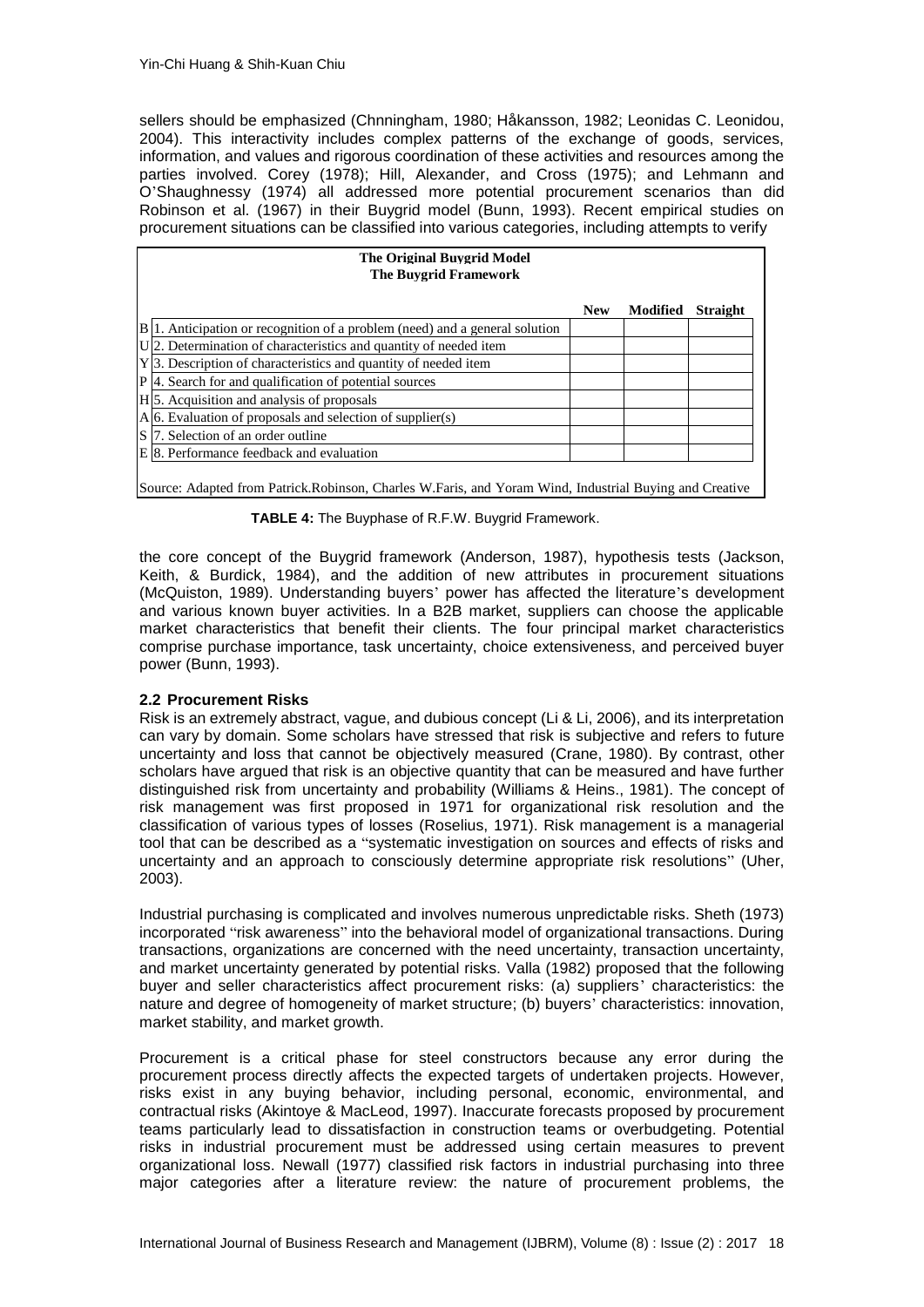characteristics of industrial buyers, and the characteristics of the organizational environment. In contrast with other industries, the construction industry faces additional risks because of its unique characteristics such as long construction hours, complicated processes, harsh environment, financial strength, and a dynamic organizational structure [\(Flanagan, 1993;](#page-15-9) [Smith, 2003;](#page-16-11) [Zou, 2014\)](#page-17-3). Therefore, effective risk management techniques for various construction-related risks are imperative for successful project delivery. In addition to the price of raw materials, industrial buyers must also consider risks associated with variable costs during the construction, the project deadline, the quality of the contractors, environmental requirements, and safety requirements. Various studies have examined the effect of these risks on cost, time, safety, the design phase, and the construction phase [\(Zou, 2014\)](#page-17-3).

#### **2.3 Supplier Satisfaction**

Companies must deal with enormous transitional pressure to keep up to date with rapid changes in the business climate. Most companies emphasize job allocation and assume that optimization of individual units will lead to the maximal efficiency of the entire company. However, the concept of allocation has gradually reduced the focus on the concept of a company as a single unit [\(Wei, Chiang, & Wun, 2008\)](#page-16-12). Consequently, buyers frequently experience difficulty during face-to-face communication with suppliers, resulting in errors caused by miscommunication. Suppliers commonly overlooked consumers' real needs when there were fewer competitors or the competition was not fierce; transactions were limited to buyers with little demand differentiation, and the buyer–seller relationship was simple.

In recent years, however, the number of competitors in various industries has increased and consumer awareness has emerged, so the consumer market has become flexible to offer consumers suitable products. Therefore, suppliers must be capable of delivering products that are in high demand if they are to survive in a competitive industry. The first problem for industrial buyers is the selection of suitable suppliers for materials with costs accounting for more than 60% of the total production cost. Without suitable suppliers of low-cost and high-quality materials, companies cannot produce low-cost and high-quality goods or services. Supplier selection is thus imperative for a company's success. Before suppliers are selected, selection criteria must be formulated for supplier assessment. After prospective suppliers are identified, selecting the optimal suppliers and developing the most adeqaute procurement strategies are crucial issues for industrial buyers. Additionally, industrial buyers must evaluate supplier performance as a reference for supplier communication and negotiation, thereby maximizing organizational interests. Constructing a supplier assessment model can enhance organizational competency and competitiveness (Chi & Hung, 2011).

During supplier selection, several factors must be considered as the principles of assessment. Dickson (1966) proposed 23 evaluation criteria for supplier selection, including quality, cost, delivery, and financial strength; another study proposed other criteria such as finance, corporate culture, and technology after conducting case studies [\(Ellram, 1990\)](#page-15-10). The present study used the buyer–supplier relationship as the variable of supplier satisfaction.

#### **2.4. Organizational Performance**

Performance is a holistic concept reflected by the outcomes of the operational activities of an organization and is a measure of organizational achievement [\(Szilagyi, 1981\)](#page-16-13). Organizational performance evaluation is a part of management control. Performance evaluation and management favor effective resource management, measurement, and control of organizational goals [\(Evans, 1996\)](#page-15-11). Departing from the definition of performance and the mobility and effectiveness of performance evaluation is not feasible for researchers because improving performance is the core of strategic management [\(Venkatraman & Ramanujam,](#page-16-14)  [1986 \)](#page-16-14). Performance is an assessment of any strategy with respect to time [\(Schendel & Hofer,](#page-16-15)  [1979\)](#page-16-15), and most reports have used commercial operating performance to examine various strategic and procedural issues [\(Ginsberg & Venkatraman, 1985\)](#page-15-12). The increasing number of academic journals addressing business turnover and organizational transformation demonstrates the high academic interest in organizational performance, adaptability, and survival [\(Hofer, 1980\)](#page-15-13). According to numerous scholars, organizational performance assessment facilitates effective resource management, objective control, performance enhancement, and future organizational development. With the increasingly fierce market competition, companies have become aware that market share reflects organizational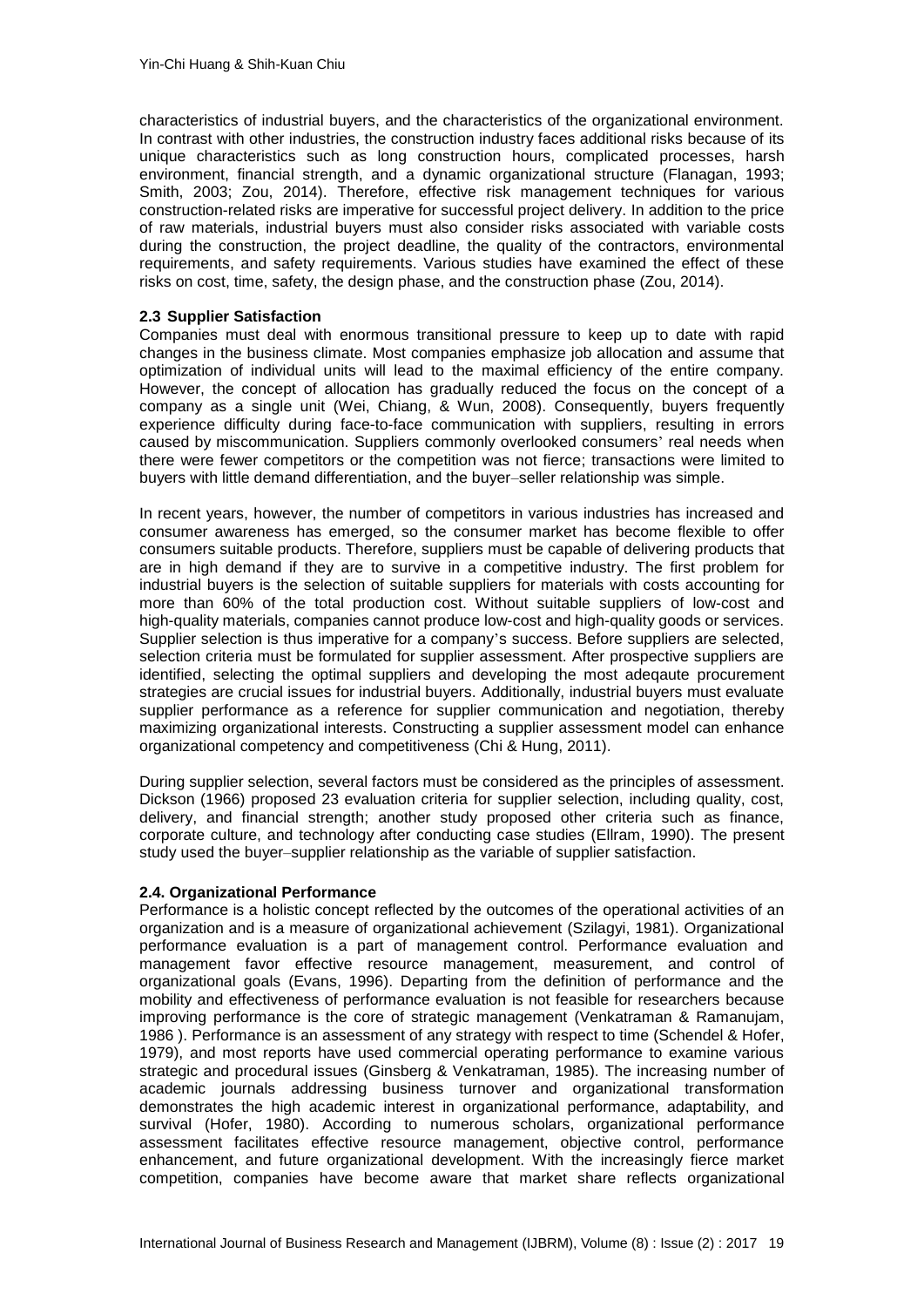performance and customer recognition of goods and services. Therefore, in addition to financial statements, companies must measure nonfinancial indicators to comprehensively evaluate their organizational performance.

#### (a) Nonfinancial performance

The development of nonfinancial performance indicators has earned support from numerous scholars [\(Huang, W.T., & Chow, 2013\)](#page-15-14). In the present study, the nonfinancial performance of an organization was measured using employee and customer satisfaction, or the response to overall emotional integration after purchase. Kotler (2003) argued that customer satisfaction is the difference between the actual outcomes of goods or services and customers' original expectations. Customer satisfaction affects organizational profits, and therefore customer expectation must be fulfilled to improve organizational profitability. Similarly, employee satisfaction reflects the degree of employees' psychological and physical fulfillment, particularly regarding individual satisfaction in professions, job roles, and working experience [\(Li, 2005\)](#page-15-15). Employees perform their work in a specific environment and express satisfaction or dissatisfaction through the gap between their self-awareness and actual obtained value. Therefore, companies should implement a system that gives employees' a satisfactory working environment and enhances their efficiency.

#### (b) Financial performance

The business performance evaluation model consists of financial and nonfinancial indicators. Organizational performance assessment is mostly focused on financial indicators that are considered to reflect the economic goals of an organization. This concept has been the dominant model of empirical strategy research [\(Venkatraman & Ramanujam, 1986 \)](#page-16-14). Typical financial indicators include revenue, profit margins (proportional; such as return on investment, return on sales, and return on net assets), and earnings per share. The four models of financial indicators comprise profitability, solvency, operating efficiency, and development potential, with the first two being the two basic parts of an organizational financial evaluation [\(Geng,](#page-15-16)  [2008\)](#page-15-16). The present study adapted the questionnaire scale proposed by Leonidou according to the practical situation in the iron and steel market to propose nonfinancial (i.e., supplier satisfaction) and financial indicators (i.e., financial performance) of organizational performance.

The present study proposed the following hypotheses according to the inferences of the literature review in Sections 2.1–2.4:

- H1: Latent atmosphere is positively correlated with satisfaction.
- H2: Latent atmosphere is positively correlated with financial performance.
- H3: Procurement risk is positively correlated with satisfaction.
- H4: Procurement risk is positively correlated with financial performance.

### **2.5 Adaptation**

Establishing a buyer–seller relationship may involve the adjustment of sellers' own sales process and buyers' purchase process. Adaptation is common in sales relationships. Early research on sales focused on the process rather than the buyer–seller relationship (Cash & Crissy, 1964), revealing that in general, the party that emphasizes personal level adaptation tends to dominate the sales process (Spiro, Perreault [Jr, & Reynolds, 1976\)](#page-16-16). Adaptation is imperative in business relationships because it is otherwise impossible to communicate with business partners for resource investment [\(Williamson, 2007\)](#page-17-4). Adaptation refers to the special adjustments of an organization that enable it to meet the requests of exchange partners during commercial behavior (Halle´[n, Johanson, & N., 1991;](#page-15-17) [Mukherji & Francis, 2008\)](#page-16-17). Adaptation has been widely accepted as a characteristic of long-term relationships between suppliers and client companies [\(Louise Canning & Hanmer-Lloyd, 2002\)](#page-14-5). Each type of adaptive behavior is used internally for various durations. Adaptation is used during the early stages of the sales process to gain the trust of the other party. As the sales process proceeds, the buyer–seller relationship expands and solidifies as a close relationship that forms a barrier to competitors' entry [\(Spiro, Perreault, & Reynolds, 1976\)](#page-16-18). Because capacity change is critical to organizational performance in many companies, adaptation is a key feature of supplier–client relationships.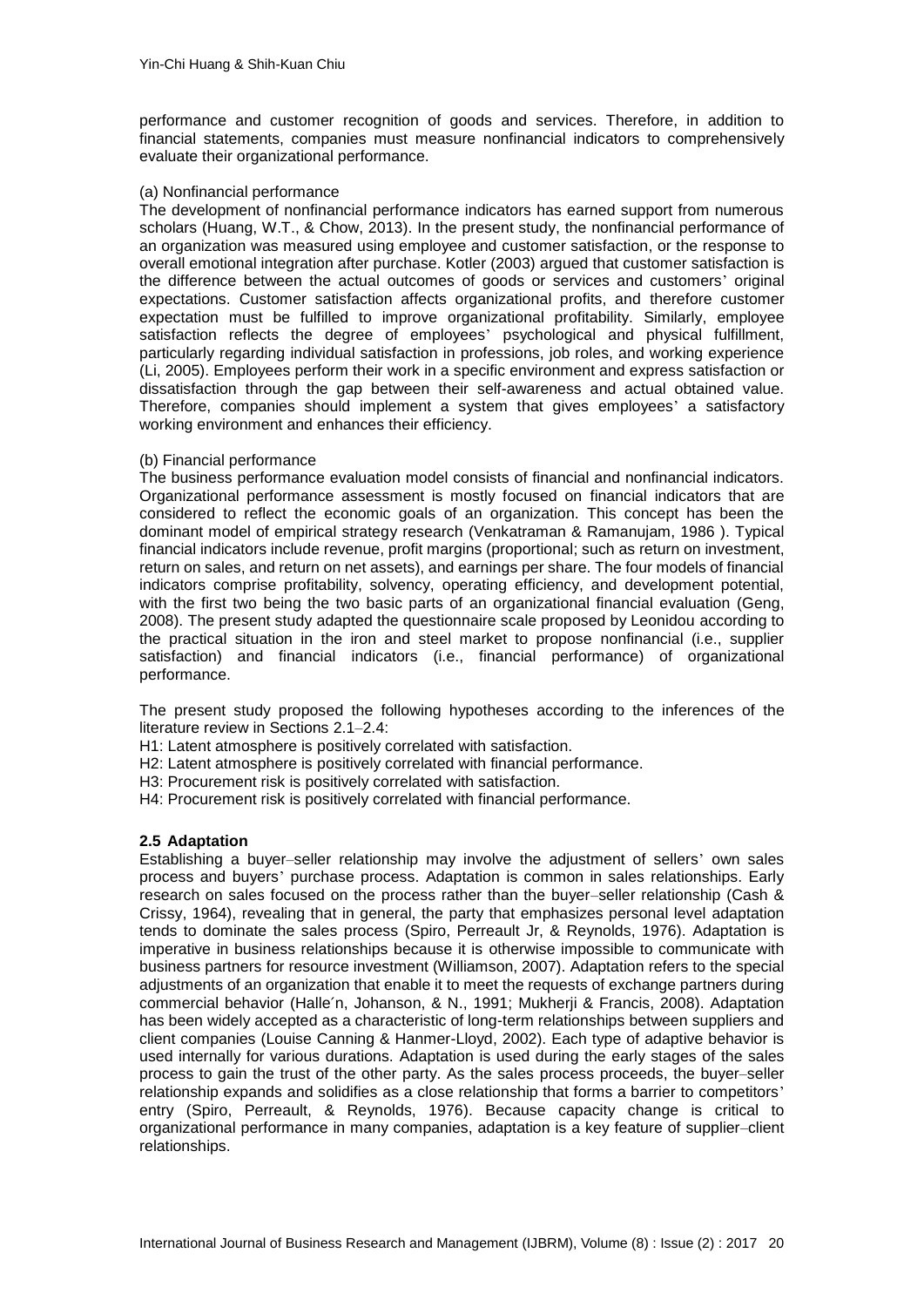To promote and improve their relationship with buyers, sellers must understand that a structured approach to adaptation is required during the sales process. Although the relationship with buyers during the sales process has begun to affect the importance of sellers, few studies have investigated adaptation in buyer–seller relationships during the sales process and particularly how the effect of adaptation on this process might be defined. Studies on relationship management from both buyers' and sellers' perspectives have revealed that most investment in adaptation to a specific buyer–seller relationship is nontransferable to another relationship [\(Brennan & Turnbull, 1999;](#page-14-6) [L. Canning & Brennan, 2004;](#page-14-7) [Ford, 1980;](#page-15-18) [Wiley,](#page-16-19)  [1982\)](#page-16-19). However, adaptive sales research has not focused on the critical phases of the sales process (e.g., buyers' and sellers' adaptation, both personal and organizational). Relationship-oriented adaptation may increase sales performance, improve adaptive sales behaviors, and strengthen the buyer–seller relationship [\(Bridges, Crosby, Jackson, &](#page-14-8)  [Giacobbe, 2006\)](#page-14-8). Therefore, a similar effect may apply to buyers' purchasing process if buyers also attempt to adapt to sellers.

Similarly, adaptation is a key parameter in practical actions of professional relationships between buyers and sellers [\(L. C. Leonidou, 2004\)](#page-15-1). If one party commits to any strategic adjustment in their buyer–seller professional relationship, the structural changes or process will reflect their adaptation to the demand from the other party [\(Frazier, 1983;](#page-15-19) [Metcalf et al.,](#page-16-4)  [1992\)](#page-16-4). Hallén et al. (1991) made three arguments regarding the importance of adaptation: (a) adaptation implies long-term investment; (b) adaptation attracts the other party and enhances the interfirm relationship; and (c) adaptation may positively affect the long-term competitiveness of the firms. Therefore, it is inferred that sellers are more concerned with their relationships with existing or regular customers than developing relationships with new customers.

#### **2.6 Complementary Assets**

Steel products and related products have their particularity, they must be used by a specific industry. If it is assets specific, but it is not only for a single organization to use. According to the transaction cost theory on the definition of asset specificity, it cannot be summarized. Asset-specificity means that the asset is valuable only when an asset is combined with the purpose. Its value is largely not reflected or even if it is valuable. The owner of the asset is also affected by the input of the asset (Klein, 1978). Asset specificity refers to the assets of a particular transaction engaged by a trader for the purpose, which is only suitable for the transaction and others are difficult to apply (Williamson, 1985) Williamson (1991) divides the proprietary assets into site asset specificity, physical asset specificity, human asset specificity, brand name capital, dedicated asset, asset and temporal specificity.

According to scholar Stone et al. (1996), the definition of relational marketing "establishes the customer relationship of continuous transactions through extensive marketing, sales, communication, service and customer management, confirms individual needs, and obtains the interests of both parties". This particularity should be a complementary asset. The term "complementary assets" was first proposed by Teece (1986). It was defined that the successfully commercialize core competencies needed the special assets to support, such as complementary manufacturing techniques and distribution routes. The degree to which affiliated partners provide a unique advantage or a valuable resource is defined as complementary resources (Sarkar, Echambadi, & Harrison, 2001). Provide partners with unique resources identified by partners (Dymsza, 1988). Have a special resource better than the use of a single resource, but also make a good relationship with each other (Dyer & Singh, 1988). Teece (1986, 2006) identified existing complementary assets, including competitive manufacturing, complementary technologies, marketing and distribution. Complementary assets refer to all other capabilities that are not used to support technology or innovation, but are required by companies to develop their technology, including branding, manufacturing, marketing, distribution channels, services, goodwill, product units, customer and supplier relationship and complementary technology.

When the buyer is looking for a supplier, in addition to the price considerations, they will choose whom can make up or enhance the ability of self and increase performance. When a firm looks for a partner, it chooses to be complementary to its ability in a certain way, because the synergies generated by complementary resources can increase performance and thus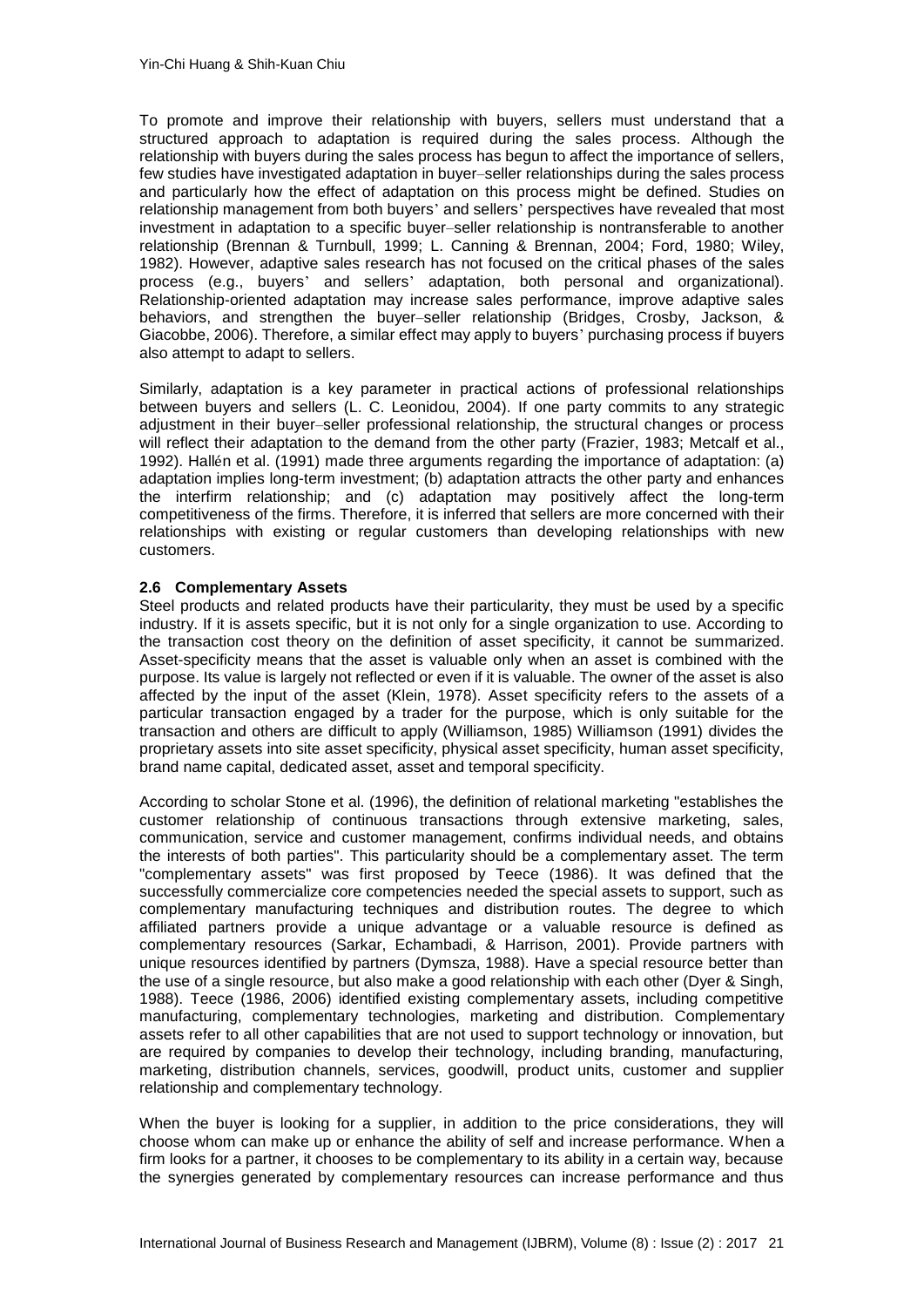stabilize the relationship (Åstebro & Serrano, 2015; Dymsza, 1988; Madhok, 1995). In the case of supplementary assets, existing partners may have a competitive advantage over the previous ones. Complementary assets are often difficult to obtain, and one of the main reasons why upstream and downstream firms are willing to cooperate with each other is to be attracted by resources and abilities, and believe that cooperation between the two sides will be profitable (Hite, 2000; Laumann, 1982). Companies can link their complementary strengths and competitive advantages with partners through their complementary resources chain activities, and partners to link their respective value chain activities (Poter, 1985). The interaction between complementary assets will create greater benefits for the business (Bontis, 1998).

The complementarity of this study is based on the scale used by Williamson (1985) and Lin et al. (2010) to design the buyer's perspective and ask the situation between the sellers. Therefore, this study suggests that complementary assets will have an impact on firm performance. The present study proposed the following hypotheses according to the relevant literature review:

- H5: Adaptation interfere with the latent atmosphere and purchasing risks impact on satisfaction.
- H6: Adaptation interfere with the latent atmosphere and purchasing risks impact on financial performance.
- H7: Complementary assets interfere with the latent atmosphere and purchasing risks impact on satisfaction.
- H8: Complementary assets interfere with the latent atmosphere and purchasing risks impact on financial performance.

## **3. METHODOLOGY**

#### **3.1 Research Procedure**

This study followed the steps of general social science research and divided the process into three stages. The research direction was developed in the first stage, including the literature review and the proposal of the research motive and research objective. The second stage addressed the research framework of this study. The third stage involved the execution of the study, including data analysis, results analysis, and suggestions.

#### **3.2 Research Framework**

The research framework of this study entailed developing a questionnaire to explore the effects of procurement situation and risk on social satisfaction and financial performance, and how adaptation and complementary assets moderate these effects. The six dimensions to be examined are as follows:

- $\Diamond$  latent atmosphere in procurement situation;
- $\Leftrightarrow$  procurement risk;
- $\diamondsuit$  social satisfaction;<br>  $\diamondsuit$  financial satisfaction
- financial satisfaction;
- $\Leftrightarrow$  adaptation:
- $\Leftrightarrow$  complementary asset.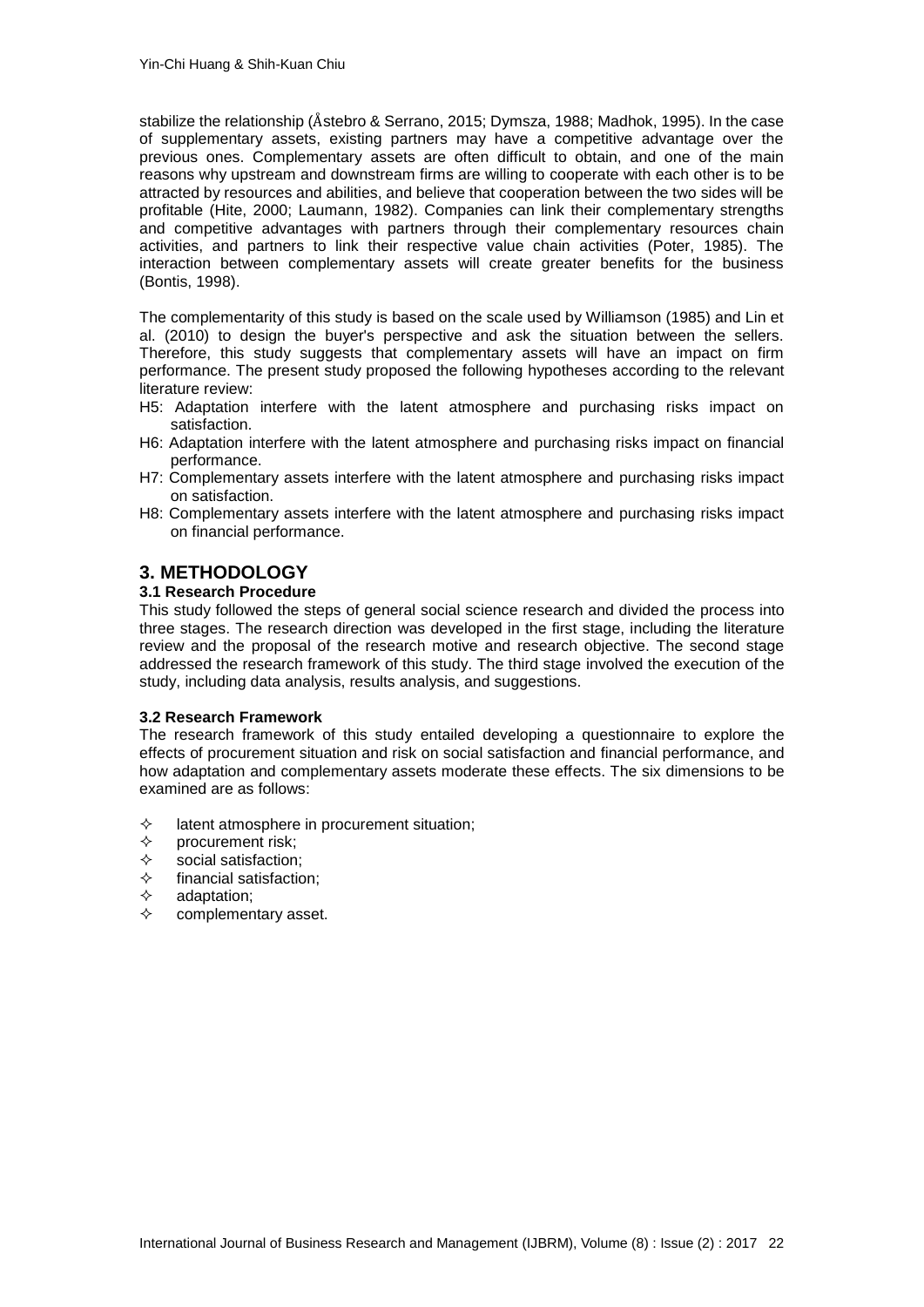

**FIGURE 1:** Conceptual Framework. **RE 1:** Conceptu

#### **3.3. Questionnaire Design and Distribution**

Appropriate questionnaire items were compiled through a literature review to address the five aforementioned dimensions. First, the three major aspects of procurement situations proposed by Leonidou (2004) were employed: latent atmosphere, manifest atmosphere, and procurement outcome. Second, because this study targeted Taiwanese steel constructors, the procurement risk content in Zou et al. (2006) was employed. Because each research factor was vaguely defined and could not be measured using a single indicator, this study adopted the published literature to develop the questionnaire items as a measuring instrument. For the respondents' convenience, each questionnaire item employed a 6-point Likert scale (except for the demographic items), with 6 indicating strongly agree, 5 agree, 4 somewhat agree, 3 somewhat disagree, 2 disagree, and 1 strongly disagree.

The subjects of this study were members of the Taiwanese steel construction industry, including construction companies, steel constructors, and participants of the Steel Structure Committee in the Taiwan Steel and Iron Industries Association, as well as other companies with their business category codes registered as steel construction. A total of 232 surveys were distributed by mail or delivered in person by the researchers. The sampling period spanned from December 2016 to January 25, 2017. Questionnaires that were returned after January 25, 2017 were considered invalid. Excluding four late return samples and one incomplete sample were discarded yielded 130 valid samples that were subsequently used for statistical analysis.

#### **3.4 Research Instruments and Analytical Methods**

SPSS for Windows was used for descriptive statistics, reliability analysis, factor analysis, and regression analysis. Descriptive statistics were used to describe the respondent demographic information (e.g., sex, years of working experience, job position, job location, the year the respondent's company was established, and registered capital of the respondent's company). The reliability analysis used Cronbach's  $\alpha$  to measure the internal consistency of the questionnaire items. The factor analysis reduced the number of variables to represent the structure of the original data while preserving most of their information. The regression analysis examined the effects of the independent variables (i.e., potential procurement factors and related risks) on the dependent variables (i.e., buyer's adaptation, social satisfaction, and financial performance) to seek the optimal interpretation of the two types of variables.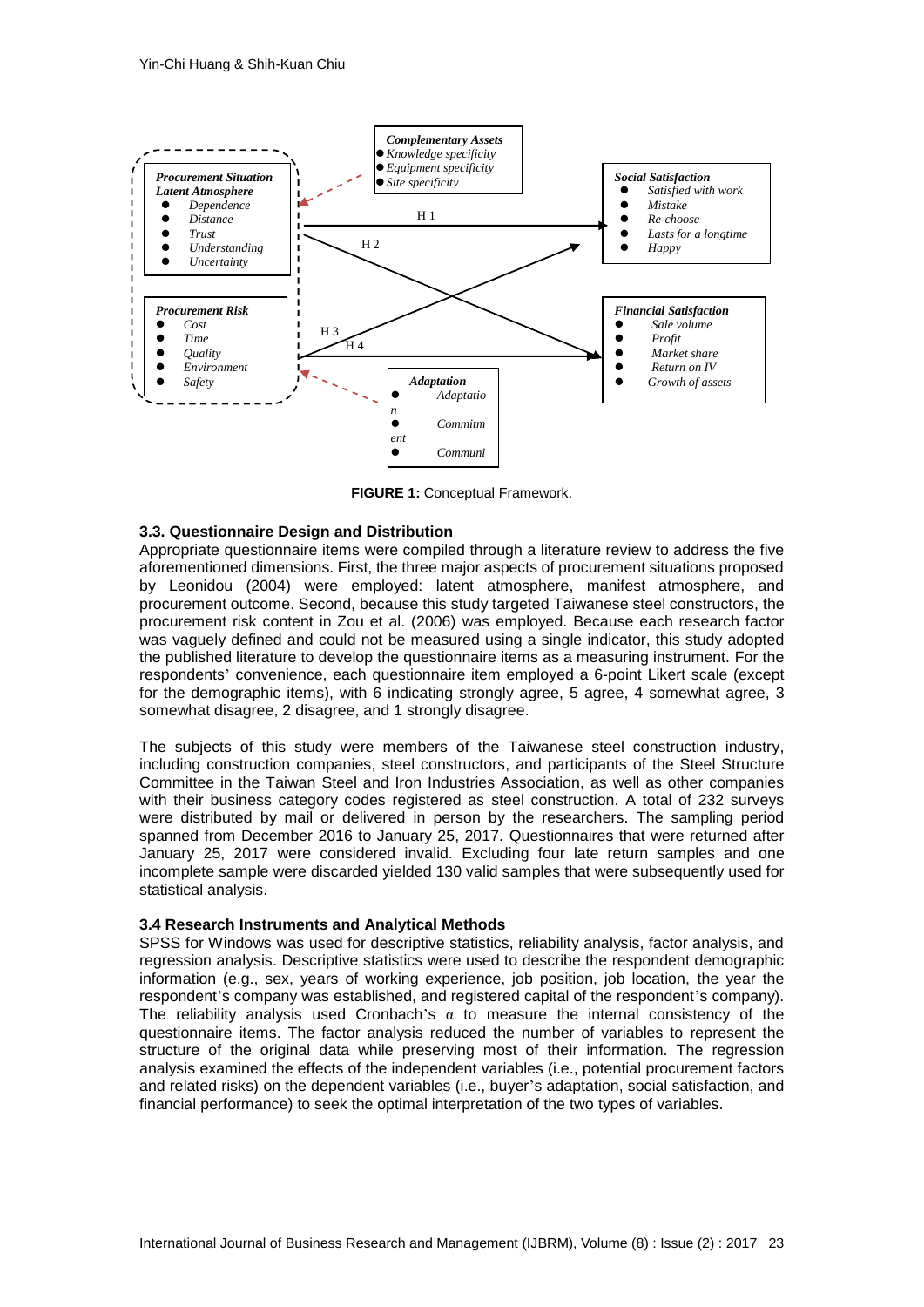## **4. ANALYSIS OF EMPIRICAL RESULTS**

#### **4.1 Descriptive Statistics**

A total of 232 questionnaire copies were distributed by mail or delivered in person, and 130 valid copies were returned, with a response rate of 56.03%. The respondents represented 54 large corporations and 76 small and medium-sized enterprises (SMEs). In terms of company location, 32 of these companies are based in northern Taiwan, 30 in central Taiwan, 39 in southern Taiwan, and 29 in eastern Taiwan. Forty-seven respondents were high-ranking executives, 29 were mid-level managers, 19 were entry-level supervisors, and 35 were non management employees of their company.

#### **4.2 Factor and Reliability Analysis**

The purpose of factor analysis is to reduce multiple behavioral variables to a fewer number of representative variables and enable efficient data analysis through principal axis rotation. Various factor-selecting methods are available, including principle component analysis and maximum likelihood methods. The present study adopted principle component analysis to reduce the number of factors. First, the Kaiser–Meyer–Olkin (KMO) test for sampling adequacy and the Bartlett test of sphericity were performed using SPSS to ensure that the collected data are applicable to factor analysis. Many studies have employed a KMO value between 0 and 1 defined by Kaiser (1960), with values close to 1 indicating high inter-item correlations and favorable sampling adequacy, and those approximating 0 indicating low inter-item correlations and unfavorable sampling adequacy. Kaiser (1974) further defined the criteria for assessing sampling adequacy using the KMO value: marvelous (>0.9), meritorious (0.8–0.9), middling (0.7–0.79), mediocre (0.6–0.69), miserable (0.5–0.59), and unacceptable (<0.5).

Reliability analysis evaluates the accuracy of the measuring instrument using repeated measurements of the same or a similar population. Similarly to most studies, the present study used Cronbach's  $\alpha$  to measure the consistency between items of the same dimension. A high Cronbach's  $\alpha$  indicates a high level of reliability and a consistent questionnaire. Generally, Cronbach's  $\alpha$  should at least exceed 0.5, but a practically acceptable value must exceed 0.7. In this study, most of the KMO and Cronbach's  $\alpha$  values of the main dimensions and subdimensions met the aforementioned criteria (Table 5).

| Dimension                  | subdimension KMO |       | <b>Bartlett</b> | p-value | explanatory<br>power | Cronbach<br>$\alpha$ value |
|----------------------------|------------------|-------|-----------------|---------|----------------------|----------------------------|
| latent atmosphere(LA)      |                  | 0.741 | 1261.408        | 0.000   | 68.592               | 0.802                      |
|                            | dependence       | 0.760 | 160.538         | 0.000   | 62.563               | 0.799                      |
|                            | distance         | 0.644 | 156.600         | 0.000   | 69.539               | 0.728                      |
|                            | trust            | 0.459 | 72.420          | 0.000   | 73.211               | 0.531                      |
|                            | understanding    | 0.858 | 423.139         | 0.000   | 73.111               | 0.908                      |
|                            | uncertainty      | 0.666 | 60.165          | 0.000   | 61.110               | 0.682                      |
| procurement risk(RI)       |                  | 0.893 | 4290.199        | 0.000   | 79.336               | 0.973                      |
|                            | cost             | 0.716 | 503.346         | 0.000   | 65.772               | 0.865                      |
|                            | time             | 0.812 | 461.833         | 0.000   | 73.907               | 0.911                      |
|                            | quality          | 0.797 | 442.678         | 0.000   | 72.939               | 0.907                      |
|                            | environment      | 0.829 | 589.255         | 0.000   | 78.720               | 0.932                      |
|                            | safety           | 0.829 | 720.186         | 0.000   | 83.799               | 0.952                      |
| Adaptation(AD)             |                  | 0.745 | 1866.535        | 0.000   | 75.861               | 0.779                      |
|                            | baffle           | 0.834 | 833.357         | 0.000   | 74.450               | $-0.823$                   |
|                            | cooperation      | 0.637 | 163.413         | 0.000   | 59.670               | 0.756                      |
|                            | unreasonable     | 0.565 | 131.886         | 0.000   | 65.306               | 0.714                      |
|                            | change           | 0.672 | 135.400         | 0.000   | 72.350               | 0.807                      |
|                            | learning         | 0.620 | 135.638         | 0.000   | 69.112               | 0.776                      |
| complementary assets(CS)   |                  | 0.690 | 413.770         | 0.000   | 62.880               | 0.712                      |
|                            | knowledge        | 0.718 | 191.315         | 0.000   | 63.033               | 0.795                      |
|                            | equipment        | 0.500 | 21.226          | 0.000   | 69.580               | 0.700                      |
|                            | site             | 0.606 | 41.178          | 0.000   | 55.433               | 0.596                      |
| social satisfaction(SA)    |                  | 0.683 | 161.285         | 0.000   | 49.427               | 0.738                      |
| financial satisfaction(FS) |                  | 0.786 | 481.996         | 0.000   | 74.200               | 0.913                      |

#### **TABLE 5:** KMO/Bartlett, p value, explanatory power, and Cronbach's α.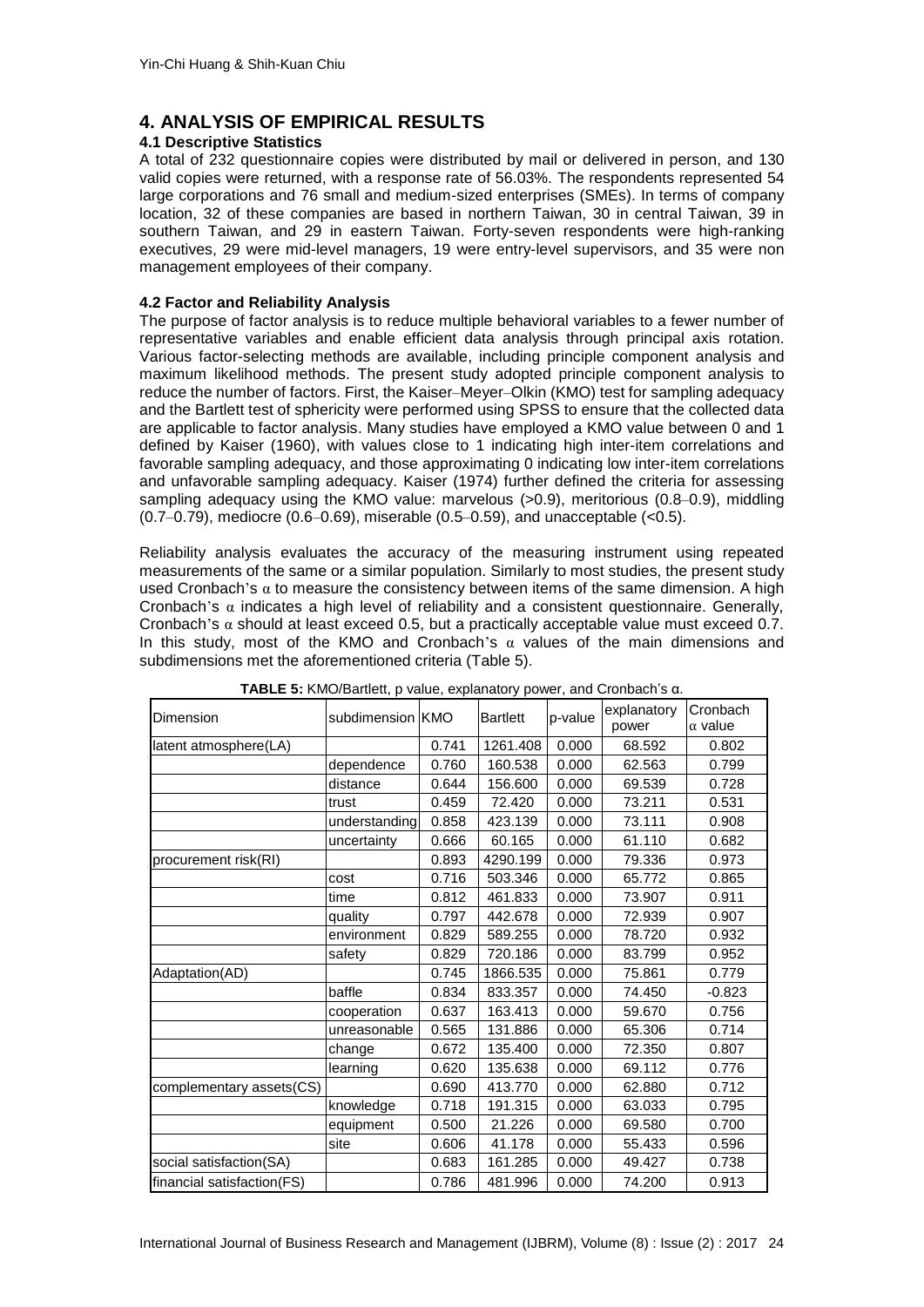## **4.3 REGRESSION ANALYSIS**

### **4.3.1 Effect of Latent Atmosphere and Procurement Risk On Satisfaction**

This section examines whether the latent atmosphere and procurement risk during procurement directly affects overall satisfaction. The beta coefficient of latent atmosphere on satisfaction was 0.301 ( $p = .001$ ), but the beta coefficient of procurement risk on financial performance was nonsignificant at  $0.127$  (p = 0.150; Tables 6). If the buyer adopts self-adjustment at the same time, the latent atmosphere and risk are adjusted to a considerable degree. The  $\beta$  coefficient of the adaptation and the situation is 0.329 (p = 0.000). The  $\beta$  coefficient of the adaptation and risk is 0.369 (p = 0.000). Both of which meet the standard of significance.

Similarly, if the buyer moderately borrows the resources provided by the supplier, the complementarity and atmosphere of the  $\beta$  coefficient is 0.064 (p = 0.440), the complementarity and risk of the  $\beta$  coefficient is 0.083 (p = 0.331). Both were no significant standard (Table 6). It can be seen that only adaptation has a modest effect on the potential situation and risk of purchasing and the outcome of the buyer's performance.

#### **4.3.2 Effect of Latent Atmosphere and Procurement Risk On Financial Performance**

Latent atmosphere and procurement risk were discovered to have no direct effect on financial performance. The beta coefficient was  $0.088$  (p =0.320) and  $0.015$  (p = 0.862), respectively (Tables 7); both the beta coefficient values were nonsignificant ( $p > .05$ ). If the buyer is self-adjusting at the same time, the β coefficient of the suitability and risk is 0.159 and 0.125, the p value is 0.080 and 0.163, both of which meet the standard of significance. The buyer's self-adjustment has no obvious financial performance help. Similarly, if the buyer moderately borrows the resources provided by the supplier, the complementary assets have a significant standard for the situation and the associated risks, and the beta values are 0.358 and 0.360, respectively, with a p value of 0.000. It can be seen that complementary assets have a modest adjustment to the potential situation and risk of purchasing, thus affecting the buyer's performance. The smallest estimate of partners' complementary assets approximately doubles the probability of commercialization and increases expected revenues[\(Åstebro & Serrano,](#page-14-9)  [2015\)](#page-14-9).

| <b>Model</b>   |                |            | <b>Coefficients</b> | Unstandardized Standardized<br><b>Coefficients</b> |       |       |               | <b>Correlations</b> |            | <b>Collinearity</b><br><b>Statistics</b> |             |
|----------------|----------------|------------|---------------------|----------------------------------------------------|-------|-------|---------------|---------------------|------------|------------------------------------------|-------------|
|                |                | в<br>value | Std. Err            | <b>Beta</b>                                        | t     | Sig.  | Zero<br>order |                     | B<br>value | Std. Err                                 | <b>Beta</b> |
| 1              | LA             | 0.110      | 0.031               | 0.301                                              | 3.572 | 0.001 | 0.301         | 0.301               | 0.301      | 1.000                                    | 1.000       |
|                | R <sub>1</sub> | 0.020      | 0.014               | 0.127                                              | 1.449 | 0.150 | 0.127         | 0.127               | 0.127      | 1.000                                    | 1.000       |
|                | LA             | 0.080      | 0.030               | 0.220                                              | 2.671 | 0.009 | 0.301         | 0.231               | 0.213      | 0.939                                    | 1.065       |
| $\overline{2}$ | <b>RI</b>      | 0.012      | 0.013               | 0.072                                              | 0.876 | 0.383 | 0.127         | 0.077               | 0.072      | 0.978                                    | 1.022       |
| 3              | LA x AD        | 0.006      | 0.002               | 0.329                                              | 3.994 | 0.000 | 0.383         | 0.334               | 0.319      | 0.939                                    | 1.065       |
|                | <b>RIX AD</b>  | 0.005      | 0.001               | 0.369                                              | 4.464 | 0.000 | 0.380         | 0.368               | 0.365      | 0.978                                    | 1.022       |
|                | LA             | 0.078      | 0.030               | 0.213                                              | 2.574 | 0.011 | 0.301         | 0.223               | 0.206      | 0.929                                    | 1.076       |
|                | <b>RI</b>      | 0.009      | 0.013               | 0.059                                              | 0.702 | 0.484 | 0.127         | 0.062               | 0.057      | 0.951                                    | 1.051       |
|                | LA x AD        | 0.006      | 0.002               | 0.316                                              | 3.763 | 0.000 | 0.383         | 0.318               | 0.301      | 0.904                                    | 1.106       |
|                | LA x CS        | 0.002      | 0.002               | 0.064                                              | 0.775 | 0.440 | 0.166         | 0.069               | 0.062      | 0.941                                    | 1.063       |
|                | <b>RIX AD</b>  | 0.005      | 0.001               | 0.352                                              | 4.158 | 0.000 | 0.380         | 0.347               | 0.340      | 0.935                                    | 1.070       |
|                | <b>RIX CS</b>  | 0.002      | 0.002               | 0.083                                              | 0.976 | 0.331 | 0.177         | 0.087               | 0.080      | 0.920                                    | 1.087       |

|  |  |  | <b>TABLE 6:</b> Regression analysis for latent atmosphere and procurement risk on satisfaction. |
|--|--|--|-------------------------------------------------------------------------------------------------|
|--|--|--|-------------------------------------------------------------------------------------------------|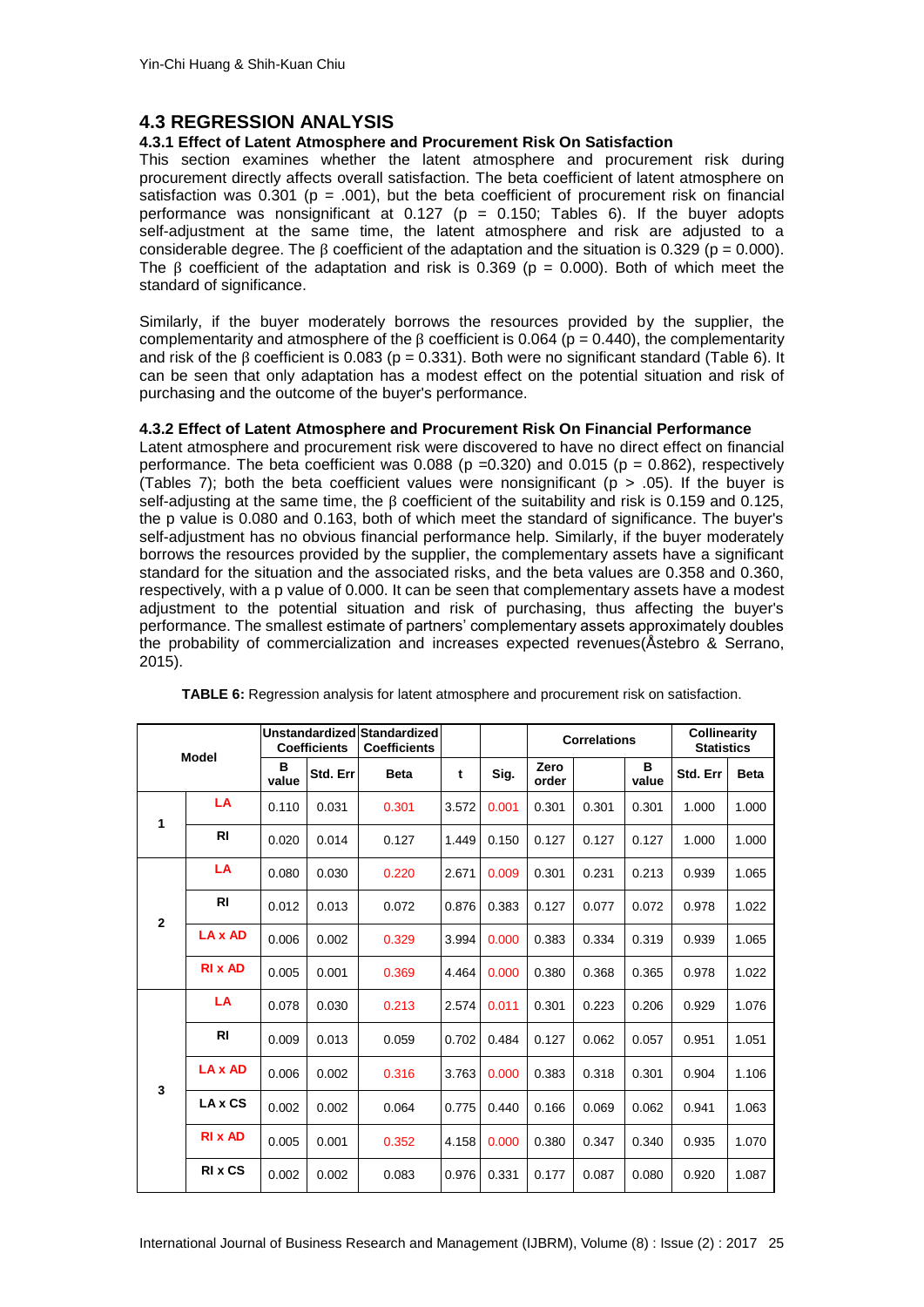#### **a. dependent variable: satisfaction**

|                   | <b>Model</b>  |                | Unstandardized<br><b>Coefficients</b> | <b>Standardized</b><br><b>Coefficients</b> |                |       |               | <b>Correlations</b> |          | <b>Collinearity</b><br><b>Statistics</b> |            |
|-------------------|---------------|----------------|---------------------------------------|--------------------------------------------|----------------|-------|---------------|---------------------|----------|------------------------------------------|------------|
|                   |               | <b>B</b> value | Std. Err                              | <b>Beta</b>                                | t              | Sig.  | Zero<br>order | <b>Partial</b>      | Paet     | <b>Tolerance</b>                         | <b>VIF</b> |
| 1                 | LA            | 0.045          | 0.045                                 | 0.088                                      | 0.997          | 0.320 | 0.088         | 0.088               | 0.088    | 1.000                                    | 1.000      |
|                   | <b>RI</b>     | 0.003          | 0.020                                 | 0.015                                      | 0.175          | 0.862 | 0.015         | 0.015               | 0.015    | 1.000                                    | 1.000      |
|                   | LA            | 0.025          | 0.046                                 | 0.049                                      | 0.539          | 0.591 | 0.088         | 0.048               | 0.047    | 0.939                                    | 1.065      |
| $\mathbf{2}$<br>3 | <b>RI</b>     | $-0.001$       | 0.020                                 | $-0.003$                                   | $-0.034$ 0.973 |       | 0.015         | $-0.003$            | $-0.003$ | 0.978                                    | 1.022      |
|                   | LA x AD       | 0.004          | 0.002                                 | 0.159                                      | 1.764          | 0.080 | 0.171         | 0.155               | 0.154    | 0.939                                    | 1.065      |
|                   | <b>RIX AD</b> | 0.003          | 0.002                                 | 0.125                                      | 1.405          | 0.163 | 0.125         | 0.124               | 0.124    | 0.978                                    | 1.022      |
|                   | LA            | 0.006          | 0.043                                 | 0.012                                      | 0.136          | 0.892 | 0.088         | 0.012               | 0.011    | 0.929                                    | 1.076      |
|                   | <b>RI</b>     | $-0.014$       | 0.019                                 | $-0.062$                                   | $-0.724$ 0.470 |       | 0.015         | $-0.064$            | $-0.060$ | 0.951                                    | 1.051      |
|                   | LA x AD       | 0.002          | 0.002                                 | 0.088                                      | 1.026          | 0.307 | 0.171         | 0.091               | 0.084    | 0.904                                    | 1.106      |
|                   | LA x CS       | 0.012          | 0.003                                 | 0.358                                      | 4.233          | 0.000 | 0.380         | 0.353               | 0.347    | 0.941                                    | 1.063      |
|                   | RI x AD       | 0.001          | 0.002                                 | 0.050                                      | 0.584          | 0.561 | 0.125         | 0.052               | 0.048    | 0.935                                    | 1.070      |
|                   | <b>RIX CS</b> | 0.010          | 0.002                                 | 0.360                                      | 4.161          | 0.000 | 0.359         | 0.348               | 0.345    | 0.920                                    | 1.087      |

**TABLE 7:** Regression analysis for latent atmosphere and procurement risk on performance.

## **a. dependent variable: performance**

The full regression analysis results for the eight hypotheses proposed in the research framework of this study are presented in Table 8.

| <b>Number</b>  | <b>Hypothesis</b>                                                                                                  | <b>Testing</b><br>result |
|----------------|--------------------------------------------------------------------------------------------------------------------|--------------------------|
| H1             | Latent atmosphere is positively correlated with satisfaction.                                                      | Supported                |
| H2             | Latent atmosphere is positively correlated with financial performance.                                             | Rejected                 |
| H <sub>3</sub> | Procurement risk is positively correlated with satisfaction.                                                       | Rejected                 |
| H4             | Procurement risk is positively correlated with financial performance.                                              | Rejected                 |
| H <sub>5</sub> | Adaptation interfere with the latent atmosphere and purchasing risks impact on<br>satisfaction.                    | Supported                |
| H <sub>6</sub> | Adaptation interfere with the latent atmosphere and purchasing risks impact on<br>financial performance.           | Rejected                 |
| H7             | Complementary assets interfere with the latent atmosphere and purchasing risks<br>impact on satisfaction.          | Rejected                 |
| H <sub>8</sub> | Complementary assets interfere with the latent atmosphere and purchasing risks<br>impact on financial performance. | Supported                |

|  |  |  | TABLE 8: Hypothesis test results. |  |  |
|--|--|--|-----------------------------------|--|--|
|--|--|--|-----------------------------------|--|--|

## **5. CONCLUSION AND SUGGESTION**

Amidst rapid changes in the global market climate, procurement or sales costs must be adjusted to conform to the market demand, making procurement activities more complicated and increasingly crucial. Establishing excellent buyer–seller relationships has a critical influence on the success of both buyers and suppliers. The purpose of this study was to investigate the procurement activities of steel constructors and understand whether adaptation affects procurement outcomes. The correlations between procurement factors demonstrated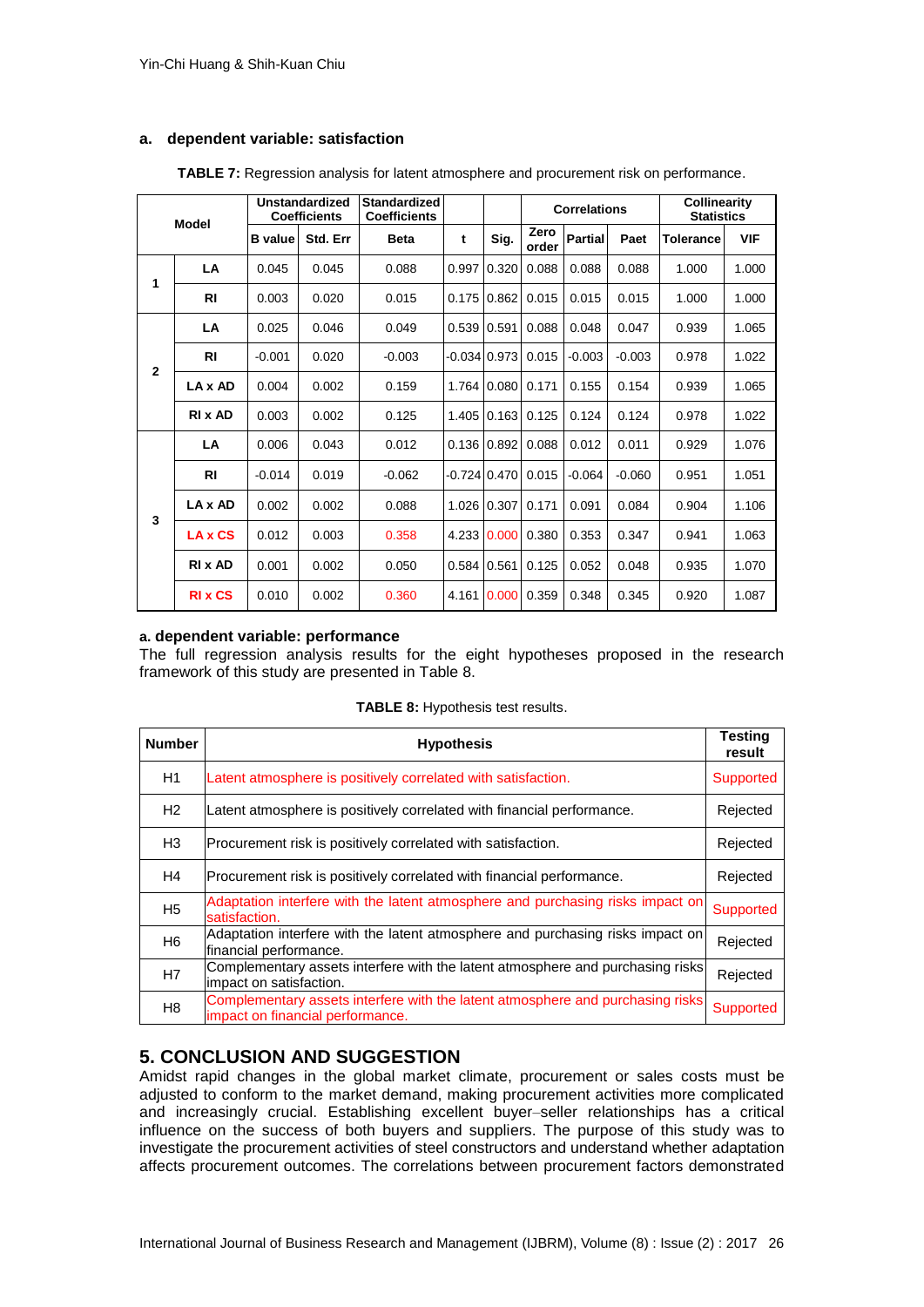how buyers adapt to changes in business climate. The research outcomes and managerial implications of this study may serve as a reference for suppliers' strategic development.

Procurement risk was discovered to exert no direct effect on social satisfaction. However, through the moderating effect of buyer's adaptation, the effect of procurement risk on social satisfaction became significant. Additionally, neither latent atmosphere nor procurement risk was found to significantly affect financial performance, despite the moderating effect of buyer's adaptation.

This study was limited by its initial research motive and predefined research scope because of time constraints. In addition to providing a reference to related suppliers, the following recommendations are proposed for more in-depth investigation in subsequent relevant research:

- (a) Adaptation and complementary assets need to be carried out at the same time to meet customer satisfaction. In the future, it is advisable to explore customer relationships.
- (b) Although the iron and steel industry is regarded as a sunset industry by the public, it is still indispensable for national development. Future research can attempt to seek a novel sales model through further exploration of the management of buyer–seller relationships and services.
- (c) Iron and steel products are produced and sold in large volumes and thus involve the movement of substantial funds. Subsequent research can further investigate whether the business type of iron and steel suppliers affects procurement-related factors.

### **6. REFERENCE**

- <span id="page-14-4"></span>[1] Akintoye, A. S., & MacLeod, M. J. (1997). Risk analysis and management in contruction. International Journal of Project Management, 15(1), 31-18.
- <span id="page-14-2"></span>[2] Anderson, E., Chu, W. and Weitz, B. . (1987). Industrial purchasing: an exploration of the buyclass framework. Journal of Marketing,, Vol. 51, 71-86.
- <span id="page-14-9"></span>[3] Åstebro, T., & Serrano, C. J. (2015). Business Partners: Complementary Assets, Financing, and Invention Commercialization Journal of Economics & Management Strategy, Vol. 24(2), 228-252.
- <span id="page-14-6"></span>[4] Brennan, R., & Turnbull, P. W. (1999). Adaptive Behavior in Buyer-Supplier Relationships. Industrial Marketing Management, 28, 481-495.
- <span id="page-14-8"></span>[5] Bridges, C. M., Crosby, L. A., Jackson, D. W., & Giacobbe, R. W. (2006). A Contingency Approach to Adaptive Selling Behavior and Sales Performance: Selling Situations and Salesperson Characteristics. Journal of Personal Selling and Sales Management, 26(2), 115-142. doi: 10.2753/pss0885-3134260202
- <span id="page-14-0"></span>[6] Bunn, M. D. (1993). Taxonomy of Buying Decision Approaches. Journal of Marketing, 57, 38-56.
- <span id="page-14-7"></span>[7] Canning, L., & Brennan, R. (2004). Strategy as the management of adaptation. Paper presented at the IMP Annual Conference, Copenhagen.
- <span id="page-14-5"></span>[8] Canning, L., & Hanmer-Lloyd, S. (2002). Modelling the adaptation process in interactive business relationships. Journal of Business & Industrial Marketing, 17(7), 615.
- <span id="page-14-1"></span>[9] Chnningham, M. T. (1980). International marketing and purchasing of industrial goods-Features of European research project. European Journal of Marketing, 14(5/6), 322-339.
- <span id="page-14-3"></span>[10] Crane, F. G. (1980). Insurance Principles and Practices. New York: John Wiley and Sons Inc.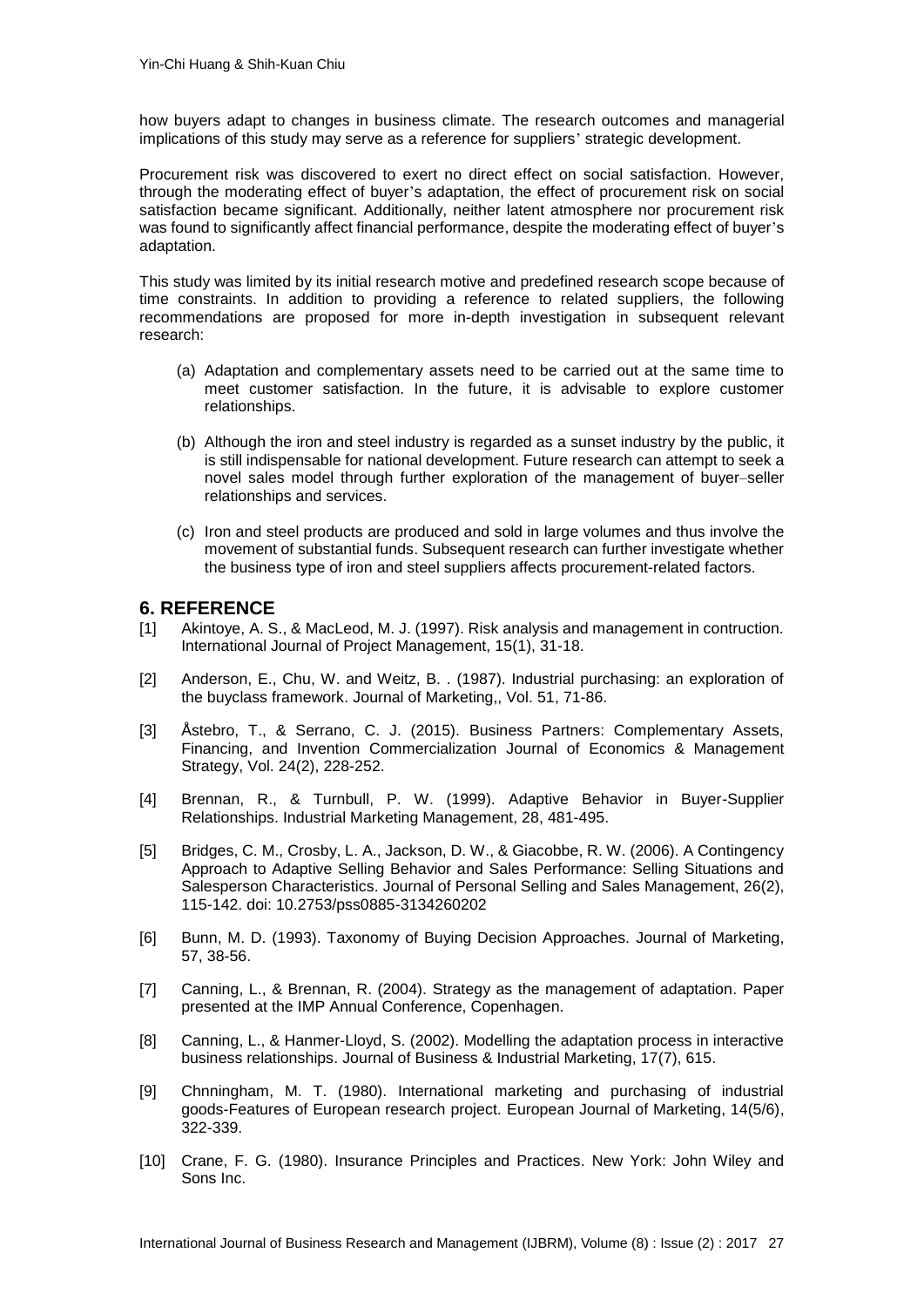- <span id="page-15-10"></span>[11] Ellram, L. M. (1990). The Supplier Selection Decision in Strategic Partnerships. International Journal of Purchasing and Materials Management, 26(4), 8.
- <span id="page-15-11"></span>[12] Evans, H. (1996). Exploiting activity-based information: Easy as ABC? Management accounting, 74(7), 24-31.
- <span id="page-15-9"></span>[13] Flanagan, R. a. N., G. (1993). Risk Management and Construction. Australia: Victoria: Blackwell Science Pty Ltd.
- <span id="page-15-18"></span>[14] Ford, D. (1980). The Development of Buyer-Seller Relationships in Industrial Markets. European Journal of Marketing, 14(5/6), 339-353. doi: doi:10.1108/EUM0000000004910
- <span id="page-15-19"></span>[15] Frazier, G. L. (1983). On the measurement of interfirm power in channels of distribution. Journal of Marketing Research, 20(2), 158-166.
- <span id="page-15-16"></span>[16] Geng, L.-P. (2008). A Discussion about Operators' Performance Model of Enterprise Based on the Overall Consideration of both Financial and Non-financial Index. China Mangment Information, 11(11), 72-75.
- <span id="page-15-12"></span>[17] Ginsberg, A., & Venkatraman, N. (1985). Contingency Perspectives of Organizational Strategy: A Critical Review of the Empirical Research. The Academy of Management Review, 10(3), 421–434.
- <span id="page-15-5"></span>[18] Håkansson, H. E. (1982). International marketing and purchasing of industrial goods.
- <span id="page-15-17"></span>[19] Halle´n, L., Johanson, J., & N., S.-M. (1991). Interfirm adaptation in business relationships.pdf. Journal of Marketing, 55(2), 29-37.
- <span id="page-15-13"></span>[20] Hofer, C. W. (1980). TURNAROUND STRATEGIES. Journal of Business Strategy, 1(1), 19-31.
- <span id="page-15-14"></span>[21] Huang, C. J., W.T., C., & Chow, C. W. (2013). Exploring Taiwanese Companies' Use of Non-financial Performance Measures and the Channels whereby Performance Effects Arise. Journal of Contemporary Accounting, 14(2), 113-145.
- <span id="page-15-7"></span>[22] Jackson, D. W., Keith, J. E., & Burdick, R. K. (1984). Purchasing Agents' Perceptions of Industrial Buying Center Influence: A Situational Approach. Journal of Marketing, 48(4), 75-83.
- <span id="page-15-2"></span>[23] Kotler, P. (1973). Atmospheric as a Marketing Tool. Journal of Retailing, 49, 40-64.
- <span id="page-15-3"></span>[24] Kotler, P., & Armstrong, G. (2003). Principles of Marketing. Prentice-Hall, Englewood Cliffs, NJ.
- <span id="page-15-0"></span>[25] Kotler, P. K., K.L. (2006). Marketing Management (Vol. 12th). New Jersey: Prentice-Hall.
- <span id="page-15-6"></span>[26] Leonidou, L. C. (2004). Industrial manufacturer-customer relationships: The discriminating role of the buying situation. Industrial Marketing Management, 33, 731-742.
- <span id="page-15-1"></span>[27] Leonidou, L. C. (2004). Industrial manufacturer–customer relationships: The discriminating role of the buying situation. Industrial Marketing Management, 33(8), 731-742.
- <span id="page-15-4"></span>[28] Leonidou, L. C. (2005). Industrial buyers' influence strategies: buying situation differences. Journal of Business & Industrial Marketing Management, Vol. 20(Iss 1), pp. 33 - 42.
- <span id="page-15-15"></span>[29] Li, C. W. (2005). The Measuring Method and Practical Research of Employee Satisfaction. Journal of Sichuan University, 5, 34-37.
- <span id="page-15-8"></span>[30] Li, C. W., & Li, L. L. (2006). The Effect of Supplier Management on Purchasing Risk, Technological Capacity, and Performance. Journal of Risk Management, 8(3), 263-291.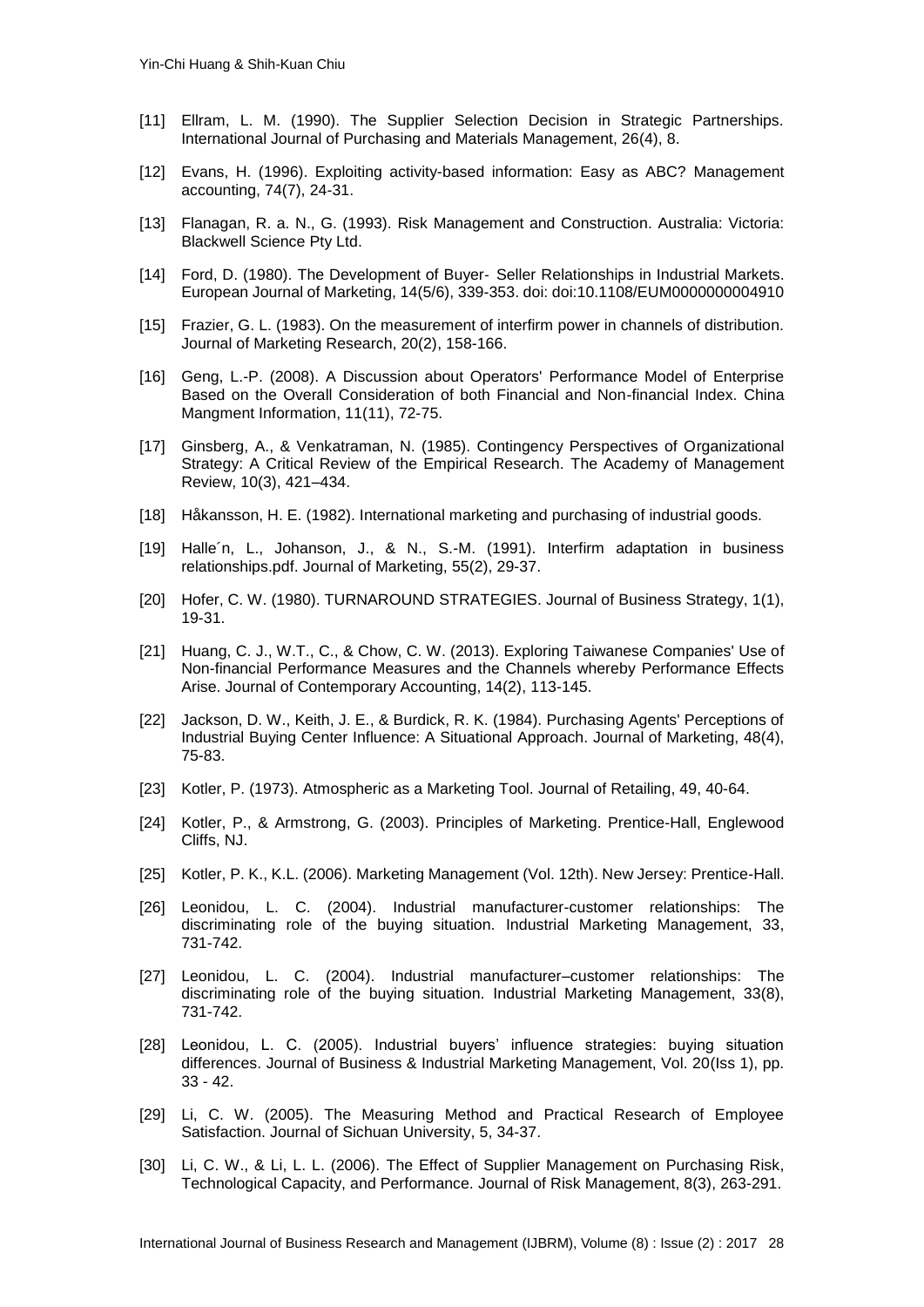- <span id="page-16-8"></span>[31] McQuiston, D. H. (1989). Novelty, Complexity, and Importance as Causal Determinants of Industrial Buyer Behavior. Journal of Marketing, 53(2), 66-79. doi: 10.2307/1251414
- <span id="page-16-4"></span>[32] Metcalf, L. E., Fear, G. L., & Krishnan, R. (1992). Buyer-Seller Relationships: An Application of the IMP Interaction Model. European Journal of Marketing, 26(2), 27-46.
- <span id="page-16-3"></span>[33] Moriarty, R. T. (1980). Conceptual Models of Organizational Buying Behavior (pp. 80-36). Harvard Business School Working Paper.
- <span id="page-16-0"></span>[34] Morris, M. H. (1988). Paper presented at the Industrial and Organizational Marketing, Ohio.
- <span id="page-16-17"></span>[35] Mukherji, A., & Francis, J. D. (2008). Mutual adaptation in buyer–supplier relationships. Journal of Business Research, 61(2), 154-161.
- <span id="page-16-7"></span>[36] Robinson, J. R., Faris, C. W., & Wind, Y. (1967). Industrial Buying and Creative Marketing. Boston,MA.: Allyn & Bacon.
- <span id="page-16-9"></span>[37] Roselius, T. (1971). Consumer Rankings of Risk Reduction Methods. Journal of Marketing, Vol. 35, pp.56-61.
- <span id="page-16-15"></span>[38] Schendel, D. E., & Hofer, C. W. (1979). Strategic management: A new view of business policy and planning. Little, Brown & Company.
- <span id="page-16-5"></span>[39] Sells, S. B. (1936). The atmosphere effect: an experimental study of reasoning. Archives of Psychology (Columbia University)Archives of Psychology (Columbia University), 200, 72.
- <span id="page-16-2"></span>[40] Sheth, J. N. (1976). Recent Developments in Organizational Buying Behavior: Amsterdam: North-Holland Publishing Company.
- <span id="page-16-1"></span>[41] Sheth, J. N. (October 1973). A Model of Industria Buyer Behavior. Journal of Marketing,, vol. 37, 50-56.
- <span id="page-16-6"></span>[42] Sheth, J. N., & Sharma, A. (1997). Supplier relationships: Emerging issues and challenges. Industrial Marketing Management, 26, 91-100.
- <span id="page-16-11"></span>[43] Smith, N. J. (2003). Risk and Uncertainty (Construction Management Series). UK: London: Thomas Telford Ltd.
- <span id="page-16-16"></span>[44] Spiro, R. L., Perreault Jr, W. D., & Reynolds, F. D. (1976). The personal selling process: A critical review and model. 5(6), 351-363.
- <span id="page-16-18"></span>[45] Spiro, R. L., Perreault, W. D., & Reynolds, F. D. (1976). The personal selling process: A critical review and model. Industrial Marketing Management, 5(6), 351-363.
- <span id="page-16-13"></span>[46] Szilagyi, A. D. (1981). Management and Performance. Santa Monica, CA: Goodyear Publishing Company.
- <span id="page-16-10"></span>[47] Uher, T. E. a. Z., Adam S. (2003). Programming and Scheduling Techniques: Taylor & Francis.
- <span id="page-16-14"></span>[48] Venkatraman, N., & Ramanujam, V. (1986 ). Measurement of Business Performance in Strategy Research A Comparison of Approaches. The Academy of Management Review, Vol. 11(No. 4), pp. 801-814.
- <span id="page-16-12"></span>[49] Wei, N.-C., Chiang, Y.-M., & Wun, L.-W. (2008). A research on the supplier selection and evaluation for EMS. Journal of Professional Mechanical Engineers, 1, 8-13.
- <span id="page-16-19"></span>[50] Wiley, H. H.-J. (1982). International marketing and purchasing of industrial goods: An interaction approach: IMP Project Group (ed.).